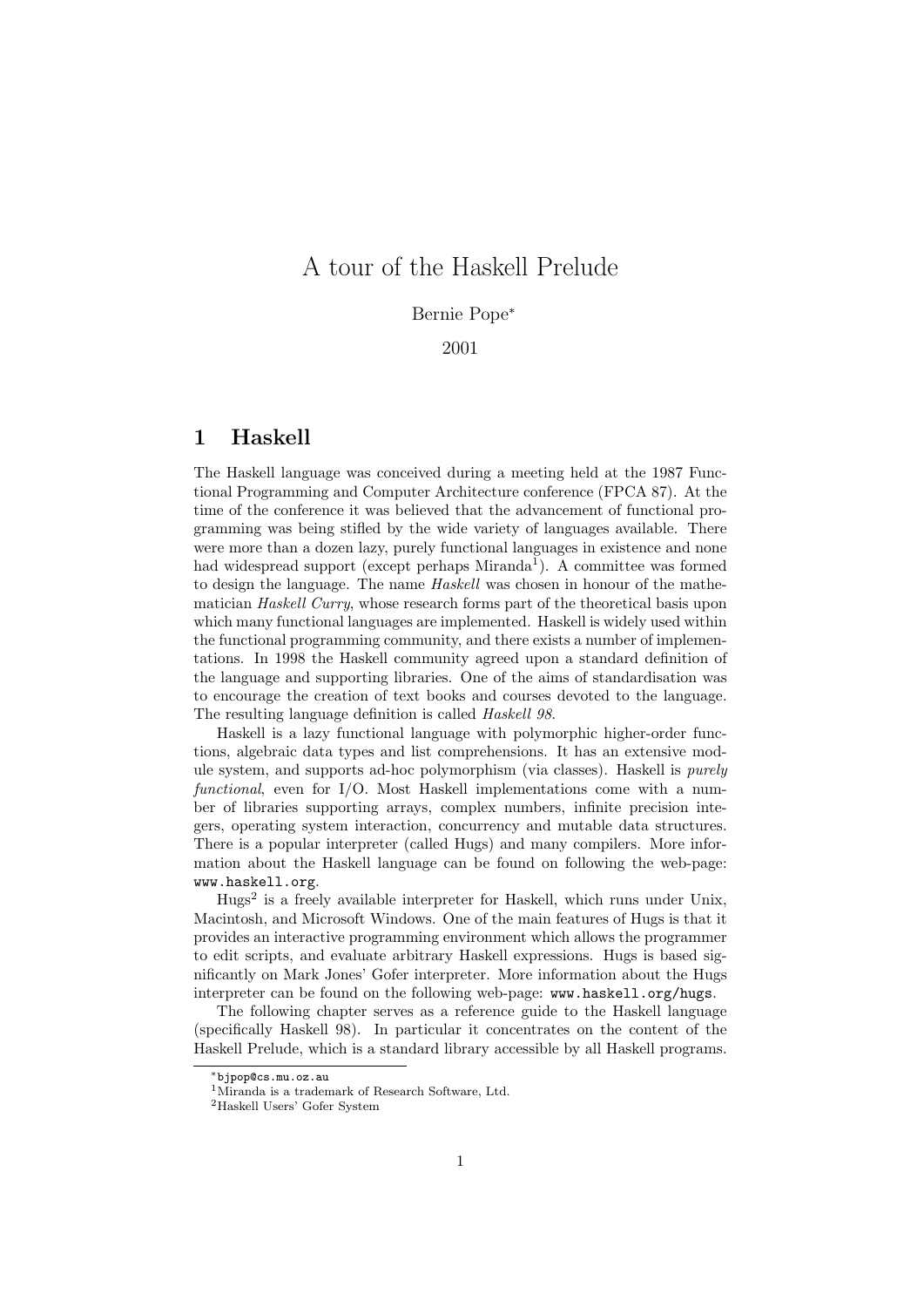The chapter does not give complete coverage to the whole Prelude, but instead concentrates on those aspects most useful to Haskell beginners (however it should serve as a valuable resource to experienced Haskell programmers as well). The first part of the chapter deals with Prelude functions, the second part of the chapter deals with Prelude operators, and the third part of the deals with Prelude classes.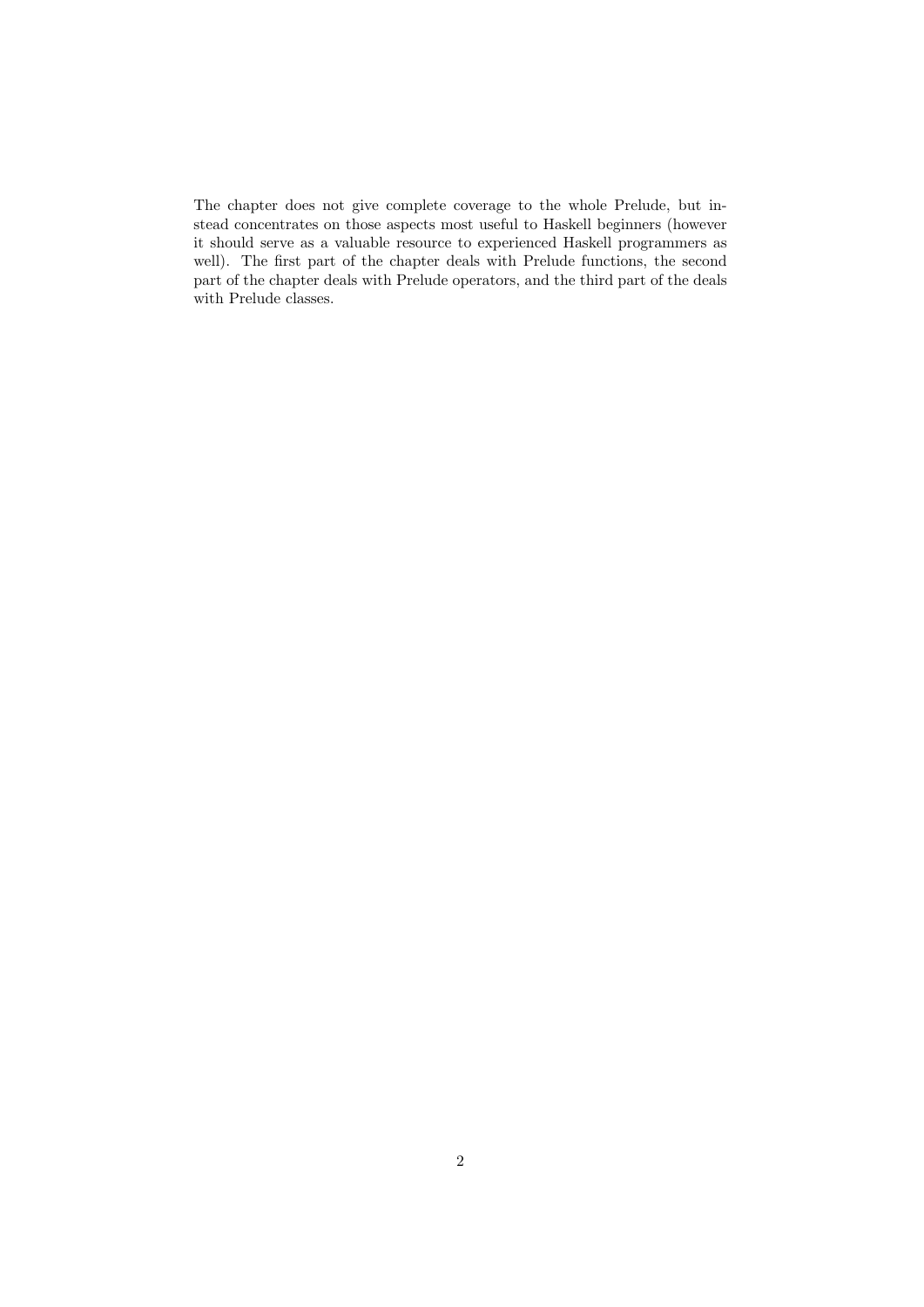## 1.1 Functions from the Haskell Prelude abs

| type:        | abs :: Num $a \Rightarrow a \Rightarrow a$           |
|--------------|------------------------------------------------------|
| description: | returns the absolute value of a number.              |
| definition:  | abs x<br>$  x > = 0 = x$<br>$\vert$ otherwise = $-x$ |
| usage:       | Prelude abs $(-3)$<br>3                              |

## all

| type:        | all :: $(a \rightarrow Bool) \rightarrow [a] \rightarrow Bool$                                                                                                             |
|--------------|----------------------------------------------------------------------------------------------------------------------------------------------------------------------------|
| description: | applied to a predicate and a list, returns <b>True</b> if all elements<br>of the list satisfy the predicate, and <b>False</b> otherwise. Sim-<br>ilar to the function any. |
| definition:  | all $p$ $xs$ = and (map $p$ $xs$ )                                                                                                                                         |
| usage:       | Prelude> all $(51)$ $[110]$<br>True<br>Prelude> all isDigit "123abc"<br>False                                                                                              |

## and

| type:        | and :: $[Bool] \rightarrow Bool$                                              |
|--------------|-------------------------------------------------------------------------------|
| description: | takes the logical conjunction of a list of boolean values (see<br>also 'or'). |
| definition:  | and $xs = foldr$ ( $\&\&$ ) True $xs$                                         |
| usage:       | Prelude> and [True, True, False, True]<br>False                               |
|              | Prelude> and [True, True, True, True]<br>True                                 |
|              | $Prelude >$ and $\Box$<br>True                                                |
|              |                                                                               |

## any

| type:        | any :: $(a \rightarrow Bool) \rightarrow [a] \rightarrow Bool$                                                                                                           |
|--------------|--------------------------------------------------------------------------------------------------------------------------------------------------------------------------|
| description: | applied to a predicate and a list, returns True if any of<br>the elements of the list satisfy the predicate, and <b>False</b><br>otherwise. Similar to the function all. |
| definition:  | any $p$ $xs = or$ (map $p$ $xs$ )                                                                                                                                        |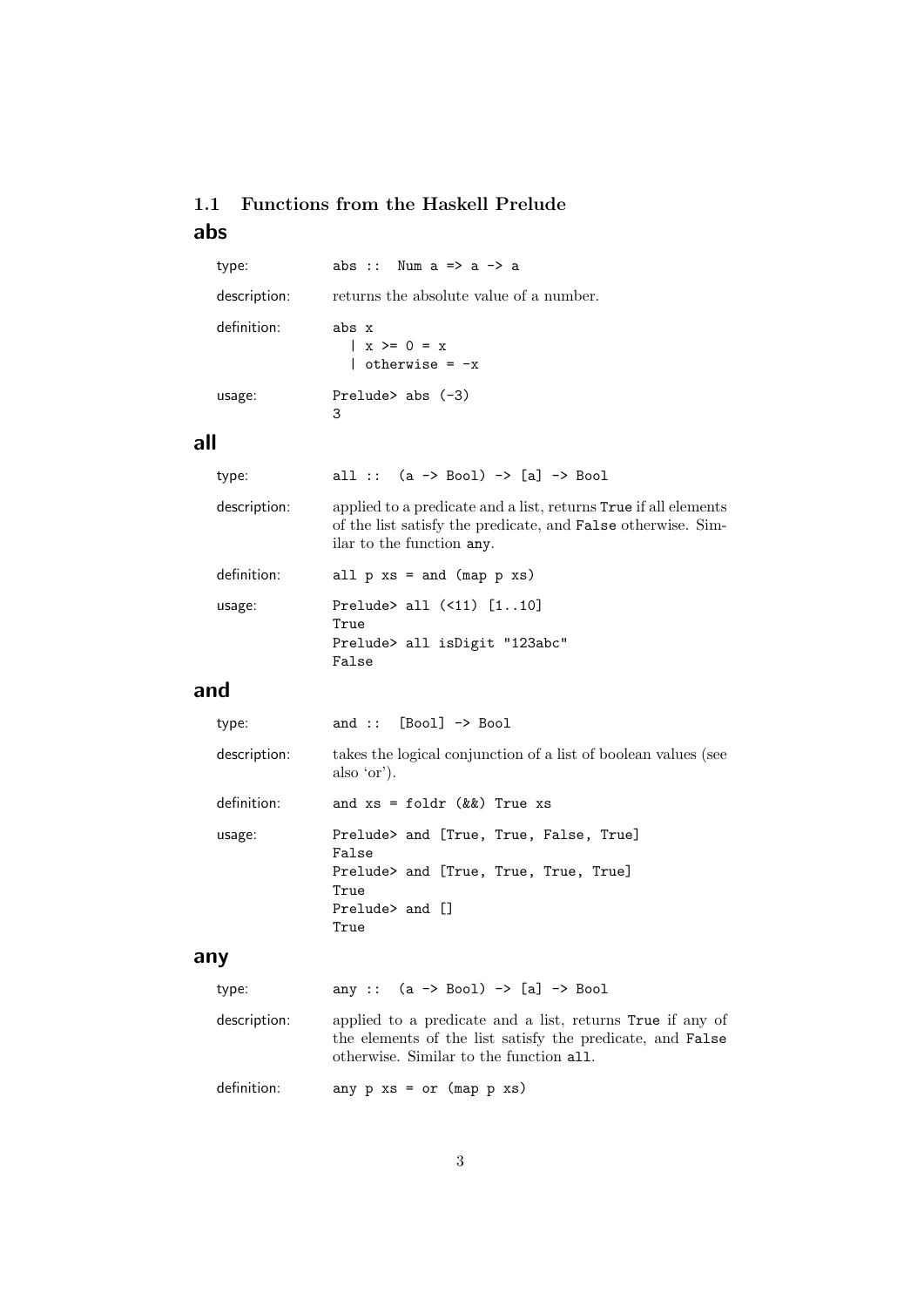| usage: | Prelude> any $($ <11) $[110]$      |
|--------|------------------------------------|
|        | True                               |
|        | Prelude> any isDigit "123abc"      |
|        | True                               |
|        | Prelude> any isDigit "alphabetics" |
|        | False                              |

### atan

| type:        | atan :: Floating $a \Rightarrow a \Rightarrow a$ |
|--------------|--------------------------------------------------|
| description: | the trigonometric function inverse tan.          |
| definition:  | defined internally.                              |
| usage:       | Prelude> atan pi<br>1.26263                      |

# break

| type:        | break :: $(a \rightarrow Boo1) \rightarrow [a] \rightarrow ([a], [a])$                                                                                                                                                                                                                                                      |
|--------------|-----------------------------------------------------------------------------------------------------------------------------------------------------------------------------------------------------------------------------------------------------------------------------------------------------------------------------|
| description: | given a predicate and a list, breaks the list into two lists<br>(returned as a tuple) at the point where the predicate is<br>first satisfied. If the predicate is never satisfied then the<br>first element of the resulting tuple is the entire list and the<br>second element is the empty list $(\lceil \cdot \rceil)$ . |
| definition:  | break p xs<br>$=$ span $p'$ xs<br>where<br>$p'$ x = not (p x)                                                                                                                                                                                                                                                               |
| usage:       | Prelude> break isSpace "hello there fred"<br>("hello", " there freq")<br>Prelude> break isDigit "no digits here"<br>("no digits here","")                                                                                                                                                                                   |

# ceiling

| type:        | ceiling :: (RealFrac a, Integral b) => $a \rightarrow b$     |
|--------------|--------------------------------------------------------------|
| description: | returns the smallest integer not less than its argument.     |
| usage:       | Prelude> ceiling 3.8<br>4<br>Prelude> ceiling $(-3.8)$<br>-3 |
| note:        | the function floor has a related use to ceiling.             |
| .            |                                                              |

## chr

type: chr :: Int -> Char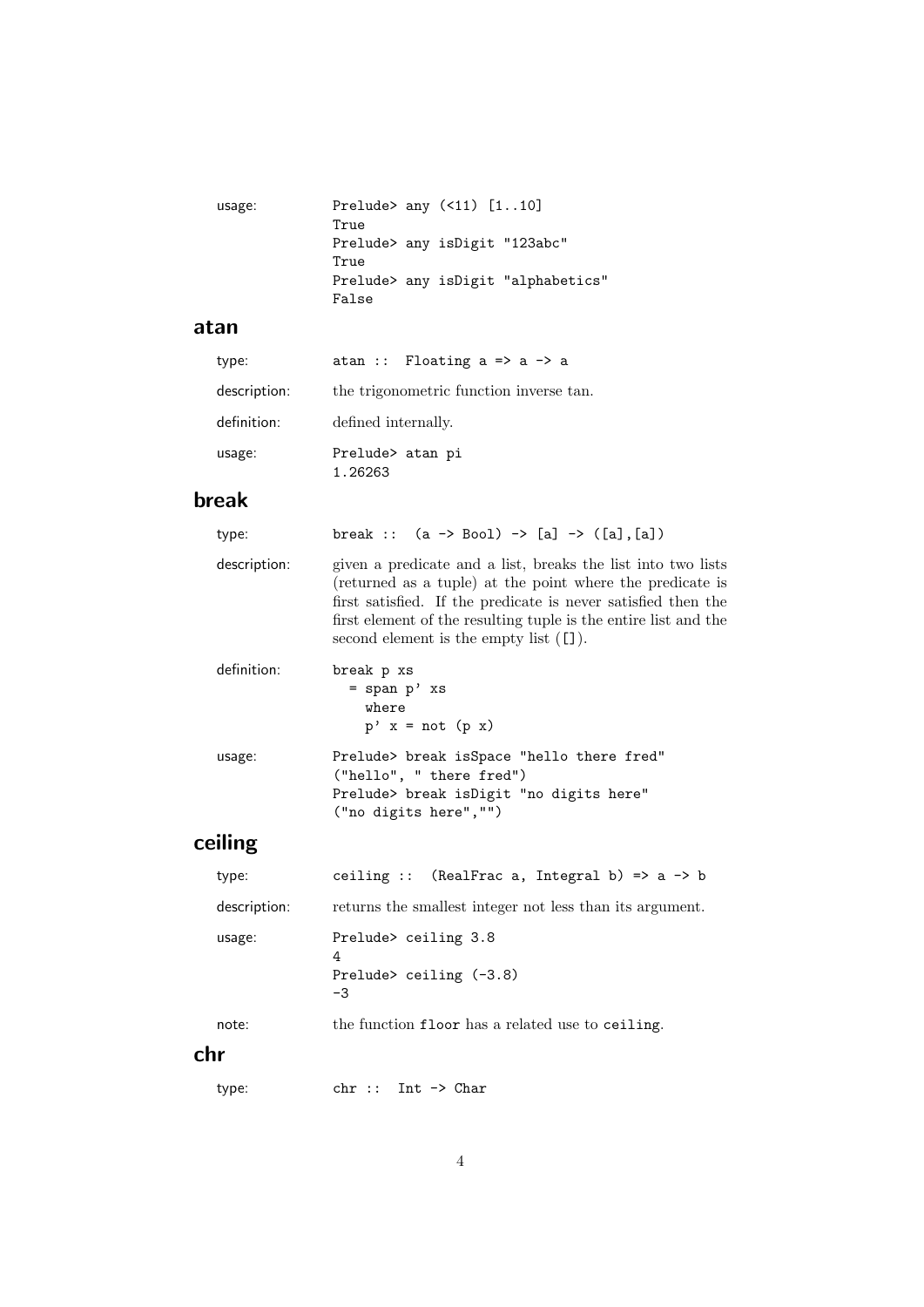| description: | applied to an integer in the range $0 - 255$ , returns the<br>character whose ascii code is that integer. It is the converse<br>of the function ord. An error will result if chr is applied<br>to an integer outside the correct range. |
|--------------|-----------------------------------------------------------------------------------------------------------------------------------------------------------------------------------------------------------------------------------------|
| definition:  | defined internally.                                                                                                                                                                                                                     |
| usage:       | Prelude> chr 65<br>י ג י<br>Prelude> (ord (chr $65$ )) == $65$                                                                                                                                                                          |

### concat

True

| type:        | concat :: $[[a]] \rightarrow [a]$                                              |
|--------------|--------------------------------------------------------------------------------|
| description: | applied to a list of lists, joins them together using the $+$<br>operator.     |
| definition:  | concat $xs = foldr (++) [] xs$                                                 |
| usage:       | Prelude> concat $[[1,2,3], [4], []$ , $[5,6,7,8]]$<br>[1, 2, 3, 4, 5, 6, 7, 8] |

### cos

| type:        | $cos ::$ Floating $a \Rightarrow a \Rightarrow a$                                 |
|--------------|-----------------------------------------------------------------------------------|
| description: | the trigonometric cosine function, arguments are interpreted<br>to be in radians. |
| definition:  | defined internally.                                                               |
| usage:       | Prelude> cos pi<br>$-1.0$<br>Prelude> $cos(pi/2)$<br>$-4.37114e-08$               |

# digitToInt

| type:        | digitToInt :: $Char \rightarrow Int$                                                                                                                                                                                                                                                                                                       |
|--------------|--------------------------------------------------------------------------------------------------------------------------------------------------------------------------------------------------------------------------------------------------------------------------------------------------------------------------------------------|
| description: | converts a digit character into the corresponding integer<br>value of the digit.                                                                                                                                                                                                                                                           |
| definition:  | digitToInt :: Char $\rightarrow$ Int<br>digitToInt c<br>  isDigit c<br>fromEnum $c$ - fromEnum '0'<br>$=$ $-$<br>$  c \rangle =   a' \& c \rangle =   f'   = \text{fromEnum } c - \text{fromEnum } a' + 10$<br>$  c \rangle = 'A' \& c \leq 'F' = fromEnum c - fromEnum 'A' + 10$<br>  otherwise<br>= error "Char.digitToInt: not a digit" |
| usage:       | Prelude> digitToInt '3'<br>3                                                                                                                                                                                                                                                                                                               |

div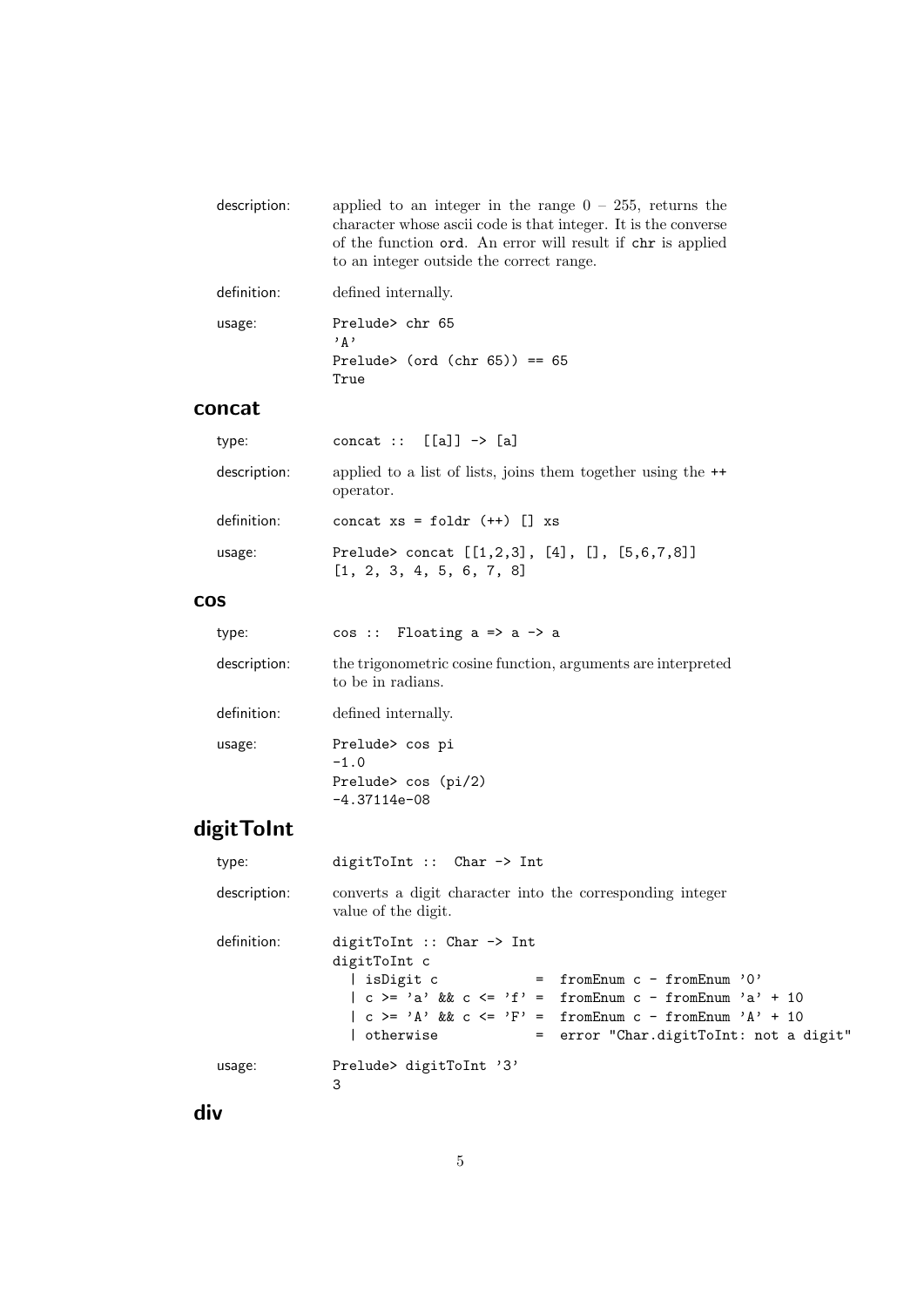| type:        | div :: Integral $a \Rightarrow a \Rightarrow a \Rightarrow a$ |
|--------------|---------------------------------------------------------------|
| description: | computes the integer division of its integral arguments.      |
| definition:  | defined internally.                                           |
| usage:       | Prelude> 16 'div' 9                                           |

## doReadFile

| type:        | doReadFile :: String -> String                                                                                                                                                                                    |
|--------------|-------------------------------------------------------------------------------------------------------------------------------------------------------------------------------------------------------------------|
| description: | given a filename as a string, returns the contents of the file<br>as a string. Returns an error if the file cannot be opened<br>or found.                                                                         |
| definition:  | defined internally.                                                                                                                                                                                               |
| usage:       | Prelude> doReadFile "foo.txt"<br>"This is a small text file, \ncalled foo.txt. \n"                                                                                                                                |
| note:        | This is <i>not</i> a standard Haskell function. You must import<br>the MULib. hs module to use this function.                                                                                                     |
| drop         |                                                                                                                                                                                                                   |
| type:        | drop :: Int $\rightarrow$ [a] $\rightarrow$ [a]                                                                                                                                                                   |
| description: | applied to a number and a list, returns the list with the<br>specified number of elements removed from the front of the<br>list. If the list has less than the required number of elements<br>then it returns []. |
| definition:  | drop 0 xs<br>$= x s$<br>$= \Box$<br>$drop$ []<br>drop $n$ (_:xs)   $n>0$ = drop $(n-1)$ xs<br>$drop -$<br>= error "PreludeList.drop: negative argument"                                                           |
| usage:       | Prelude> drop 3 [110]<br>[4, 5, 6, 7, 8, 9, 10]<br>Prelude> drop 4 "abc"<br>$\mathbf{H}$                                                                                                                          |

# dropWhile

| type:        | dropWhile :: $(a \rightarrow Bool) \rightarrow [a] \rightarrow [a]$                                                 |
|--------------|---------------------------------------------------------------------------------------------------------------------|
| description: | applied to a predicate and a list, removes elements from<br>the front of the list while the predicate is satisfied. |
| definition:  | dropWhile $p$ $[] = []$<br>dropWhile $p(x:xs)$<br>$  p x = dropWhile p xs$<br>  otherwise = $(x:xs)$                |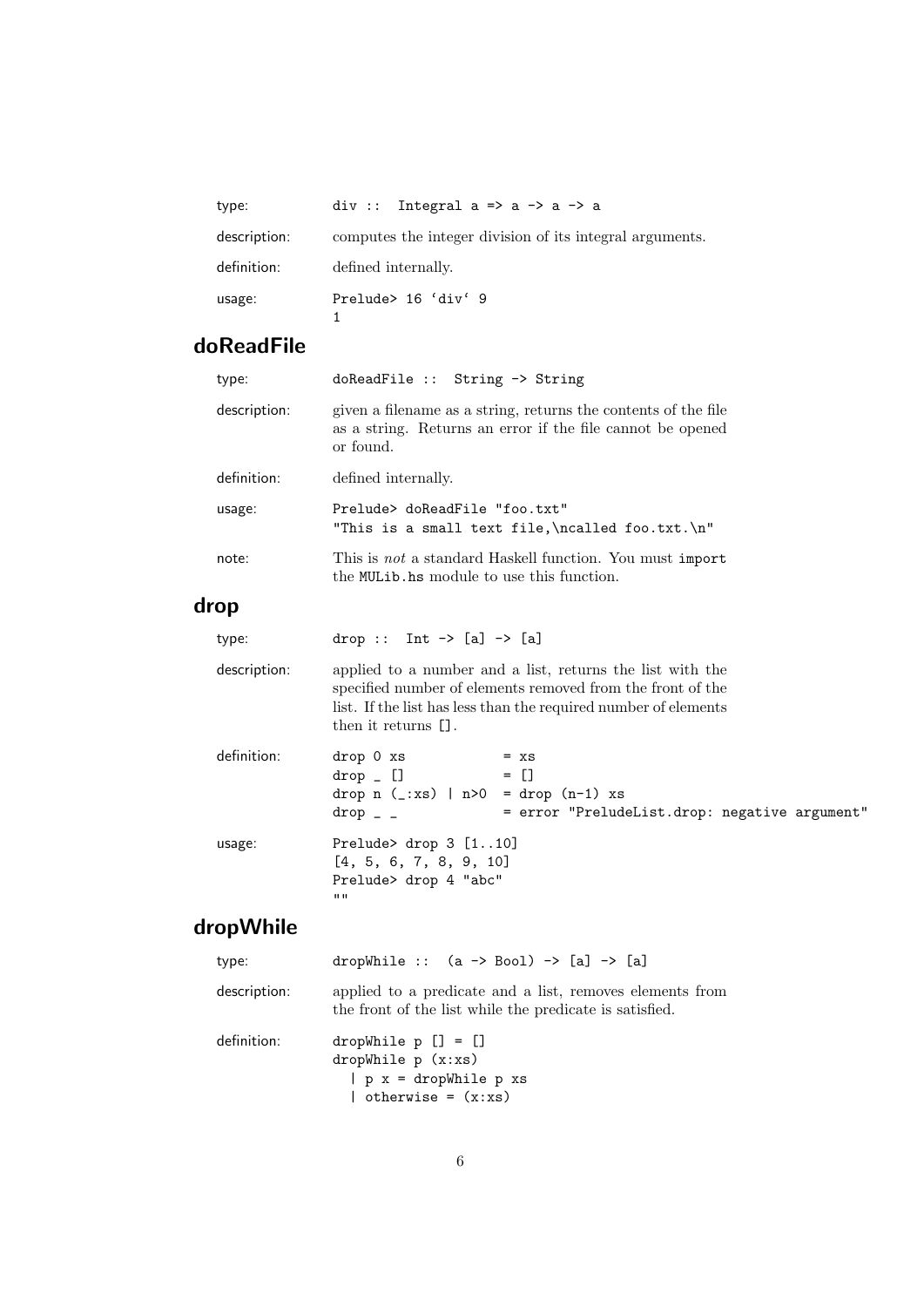| usage:       | Prelude> dropWhile (<5) [110]<br>[5, 6, 7, 8, 9, 10]                                                                                                                                                                                                  |
|--------------|-------------------------------------------------------------------------------------------------------------------------------------------------------------------------------------------------------------------------------------------------------|
| elem         |                                                                                                                                                                                                                                                       |
| type:        | elem :: Eq a => a -> [a] -> Bool                                                                                                                                                                                                                      |
| description: | applied to a value and a list returns True if the value is in<br>the list and False otherwise. The elements of the list must<br>be of the same type as the value.                                                                                     |
| definition:  | elem $x$ $xs = any (=x)$ $xs$                                                                                                                                                                                                                         |
| usage:       | Prelude> elem $5$ $[110]$<br>True<br>Prelude> elem "rat" ["fat", "cat", "sat", "flat"]<br>False                                                                                                                                                       |
| error        |                                                                                                                                                                                                                                                       |
| type:        | $error :: String \rightarrow a$                                                                                                                                                                                                                       |
| description: | applied to a string creates an error value with an associated<br>message. Error values are equivalent to the undefined value<br>(undefined), any attempt to access the value causes the<br>program to terminate and print the string as a diagnostic. |
| definition:  | defined internally.                                                                                                                                                                                                                                   |
| usage:       | error "this is an error message"                                                                                                                                                                                                                      |
| exp          |                                                                                                                                                                                                                                                       |
| type:        | $exp$ :: Floating $a \Rightarrow a \Rightarrow a$                                                                                                                                                                                                     |
| description: | the exponential function (exp n is equivalent to $e^n$ ).                                                                                                                                                                                             |
| definition:  | defined internally.                                                                                                                                                                                                                                   |
| usage:       | Prelude> exp 1<br>2.71828                                                                                                                                                                                                                             |
| filter       |                                                                                                                                                                                                                                                       |
| type:        | filter :: $(a \rightarrow Bool) \rightarrow [a] \rightarrow [a]$                                                                                                                                                                                      |
| description: | applied to a predicate and a list, returns a list containing<br>all the elements from the argument list that satisfy the<br>predicate.                                                                                                                |
| definition:  | filter $p$ xs = $[k \mid k \leq xs, p k]$                                                                                                                                                                                                             |
| usage:       | Prelude> filter isDigit "fat123cat456"<br>"123456"                                                                                                                                                                                                    |
| flip         |                                                                                                                                                                                                                                                       |
| type:        | flip :: $(a \rightarrow b \rightarrow c) \rightarrow b \rightarrow a \rightarrow c$                                                                                                                                                                   |

7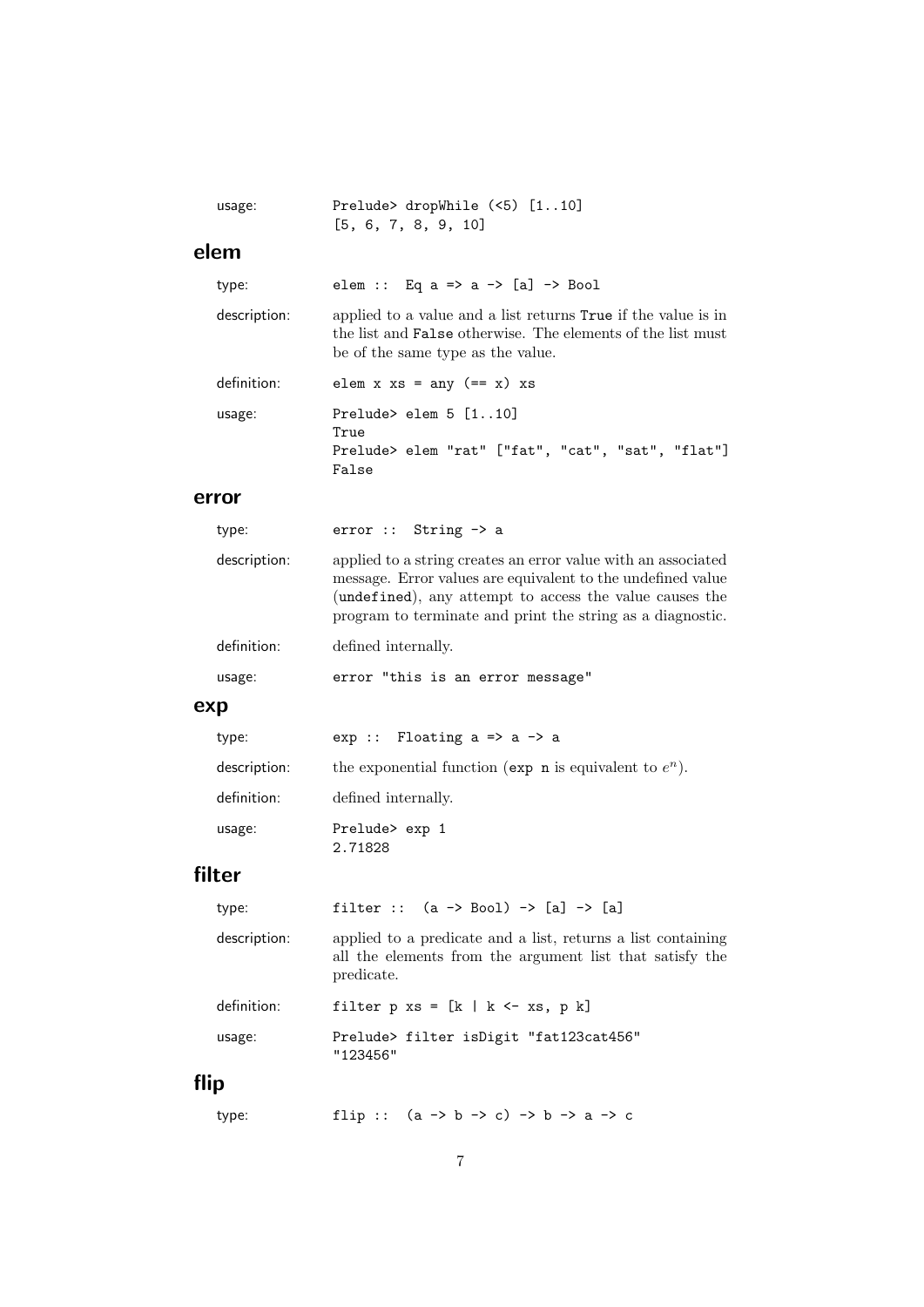| description: | applied to a binary function, returns the same function with<br>the order of the arguments reversed. |
|--------------|------------------------------------------------------------------------------------------------------|
| definition:  | flip $f \times y = f \vee x$                                                                         |
| usage:       | Prelude> flip elem $[110]$ 5<br>True                                                                 |

### floor

| type:        | floor :: (RealFrac a, Integral b) => $a \rightarrow b$     |
|--------------|------------------------------------------------------------|
| description: | returns the largest integer not greater than its argument. |
| usage:       | Prelude> floor 3.8<br>З<br>Prelude> floor $(-3.8)$<br>-4   |
| note:        | the function ceiling has a related use to floor.           |

# foldl

| type:        | foldl :: $(a \rightarrow b \rightarrow a) \rightarrow a \rightarrow [b] \rightarrow a$                             |
|--------------|--------------------------------------------------------------------------------------------------------------------|
| description: | folds up a list, using a given binary operator and a given<br>start value, in a left associative manner.           |
|              | foldl op r [a, b, c] $\rightarrow$ ((r 'op' a) 'op' b)<br>'op $^{\circ}$ c                                         |
| definition:  | foldl f z $\lceil$ = z<br>foldl f $z(x:xs) = foldl$ f $(f z x) xs$                                                 |
| usage:       | Prelude> $fold1 (+) 0 [110]$<br>55<br>Prelude> foldl $(flip$ $(:)$ $[]$ $[110]$<br>[10, 9, 8, 7, 6, 5, 4, 3, 2, 1] |
| 1.111        |                                                                                                                    |

## foldl1

| type:        | foldl1 :: $(a \rightarrow a \rightarrow a) \rightarrow [a] \rightarrow a$ |
|--------------|---------------------------------------------------------------------------|
| description: | folds left over non-empty lists.                                          |
| definition:  | foldl $1 f (x:xs) = fold1 f x xs$                                         |
| usage:       | Prelude> fold11 max $[1, 10, 5, 2, -1]$<br>10                             |

## foldr

| type:        | foldr :: $(a \rightarrow b \rightarrow b) \rightarrow b \rightarrow [a] \rightarrow b$ |
|--------------|----------------------------------------------------------------------------------------|
| description: | folds up a list, using a given binary operator and a given                             |
|              | start value, in a right associative manner.                                            |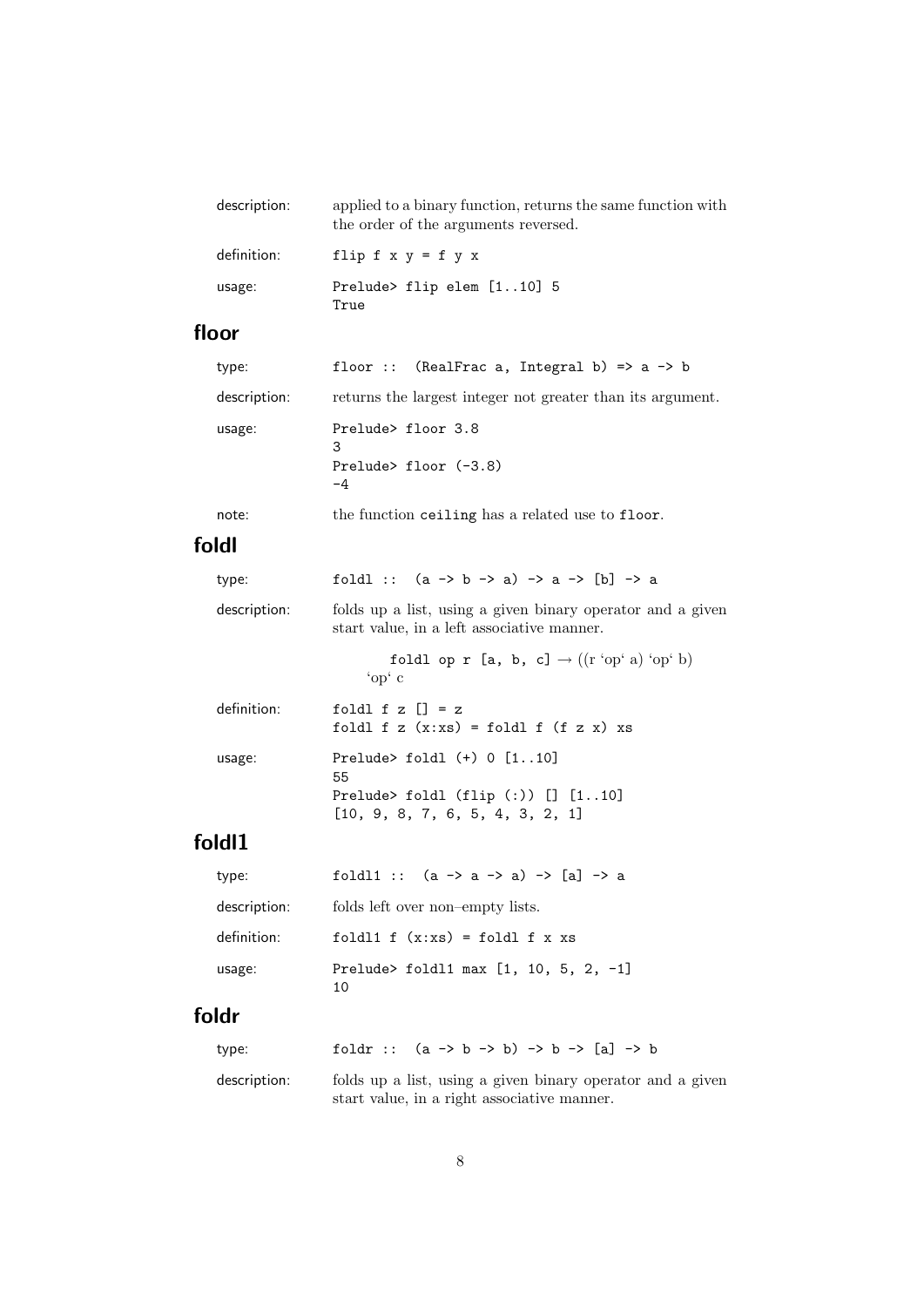foldr op r [a, b, c]  $\rightarrow$  a 'op' (b 'op' (c 'op' r)) definition: foldr  $f z [] = z$ foldr f z  $(x:xs) = f x (foldr f z xs)$ usage: Prelude> foldr (++) [] ["con", "cat", "en", "ate"] "concatenate"

## foldr1

| type:        | foldr1 :: $(a \rightarrow a \rightarrow a) \rightarrow [a] \rightarrow a$ |
|--------------|---------------------------------------------------------------------------|
| description: | folds right over non-empty lists.                                         |
| definition:  | foldr1 f $[x] = x$<br>foldr1 f $(x:xs) = f x$ (foldr1 f xs)               |
| usage:       | Prelude> foldr1 $(*)$ $[110]$<br>3628800                                  |

## fromInt

| type:        | from Int :: Num $a \Rightarrow$ Int $\rightarrow a$                  |
|--------------|----------------------------------------------------------------------|
| description: | Converts from an Int to a numeric type which is in the<br>class Num. |
| usage:       | Prelude> (fromInt 3)::Float<br>3.0                                   |

## fromInteger

| type:        | from Integer :: Num $a \Rightarrow$ Integer $\rightarrow$ a              |
|--------------|--------------------------------------------------------------------------|
| description: | Converts from an Integer to a numeric type which is in<br>the class Num. |
| usage:       | Prelude> (fromInteger 10000000000)::Float<br>$1.0e+10$                   |

### fst

| type:        | fst :: $(a, b) \rightarrow a$                     |
|--------------|---------------------------------------------------|
| description: | returns the first element of a two element tuple. |
| definition:  | fst $(x, ) = x$                                   |
| usage:       | Prelude> fst ("harry", 3)<br>"harry"              |

## head

| type:        | head :: $[a] \rightarrow a$                                  |
|--------------|--------------------------------------------------------------|
| description: | returns the first element of a non-empty list. If applied to |
|              | an empty list an error results.                              |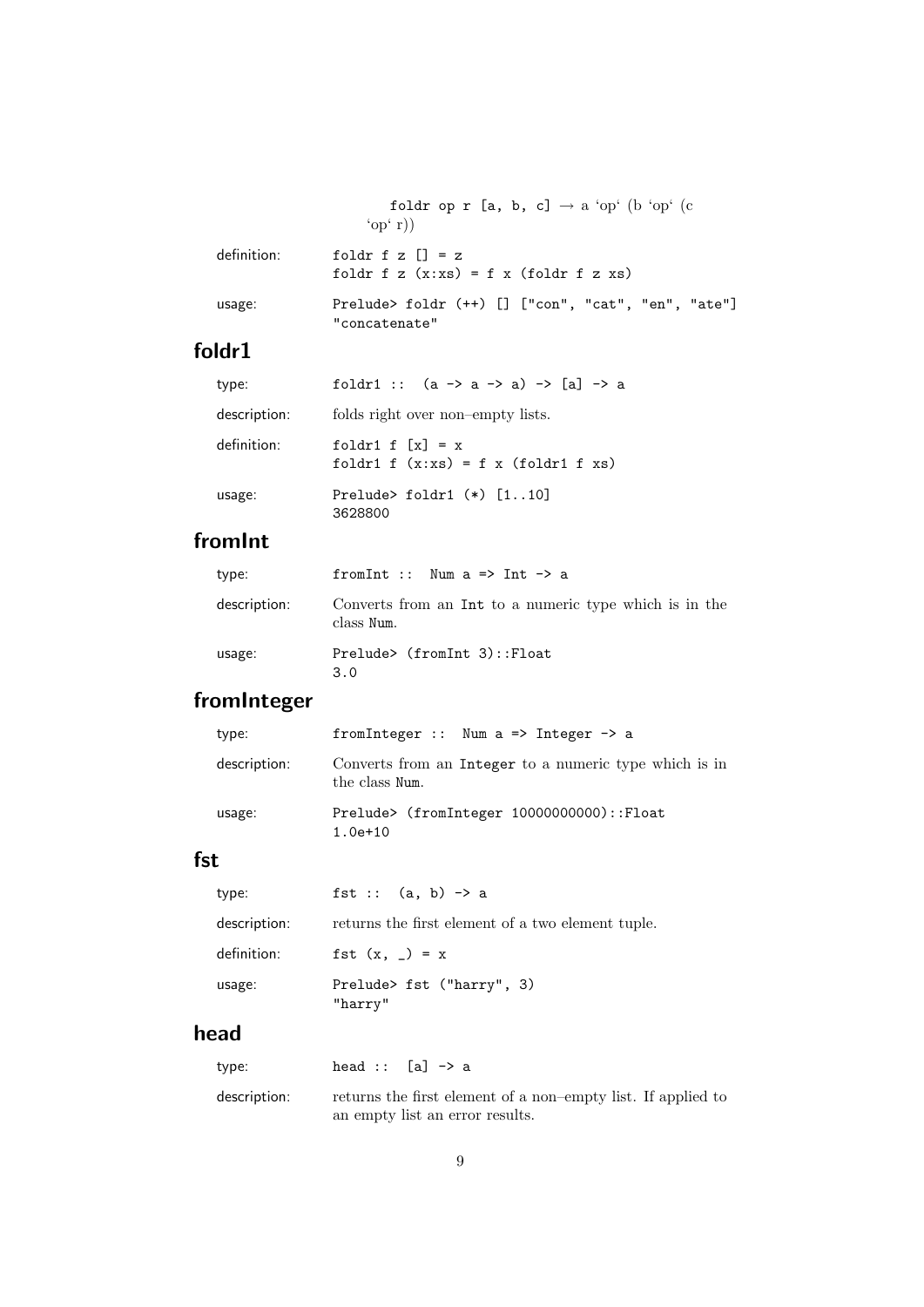| definition: | head $(x:') = x$                                |
|-------------|-------------------------------------------------|
| usage:      | Prelude> head $[110]$                           |
|             | Prelude> head ["this", "and", "that"]<br>"this" |

# id

| type:        | id :: $a \rightarrow a$                                                                                  |
|--------------|----------------------------------------------------------------------------------------------------------|
| description: | the identity function, returns the value of its argument.                                                |
| definition:  | id $x = x$                                                                                               |
| usage:       | Prelude> id 12<br>12.<br>Prelude> id (id "fred")<br>"fred"<br>Prelude> (map id $[110]) == [110]$<br>True |

# init

| type:        | init :: $[a]$ -> $[a]$                                                                                                                                              |
|--------------|---------------------------------------------------------------------------------------------------------------------------------------------------------------------|
| description: | returns all but the last element of its argument list. The<br>argument list must have at least one element. If init is<br>applied to an empty list an error occurs. |
| definition:  | init $[x] = [$<br>init $(x:xs) = x : init xs$                                                                                                                       |
| usage:       | Prelude> init $[110]$<br>[1, 2, 3, 4, 5, 6, 7, 8, 9]                                                                                                                |

# isAlpha

| type:        | $isAlpha :: Char \rightarrow Bool$                                                                             |
|--------------|----------------------------------------------------------------------------------------------------------------|
| description: | applied to a character argument, returns True if the char-<br>acter is alphabetic, and <b>False</b> otherwise. |
| definition:  | isAlpha $c = i$ sUpper $c \mid i$ sLower c                                                                     |
| usage:       | Prelude> isAlpha 'a'<br>True<br>Prelude> isAlpha '1'<br>False                                                  |
| isDigit      |                                                                                                                |

| type:        | isDigit :: $Char \rightarrow Bool$                                                                     |
|--------------|--------------------------------------------------------------------------------------------------------|
| description: | applied to a character argument, returns True if the char-<br>acter is a numeral, and False otherwise. |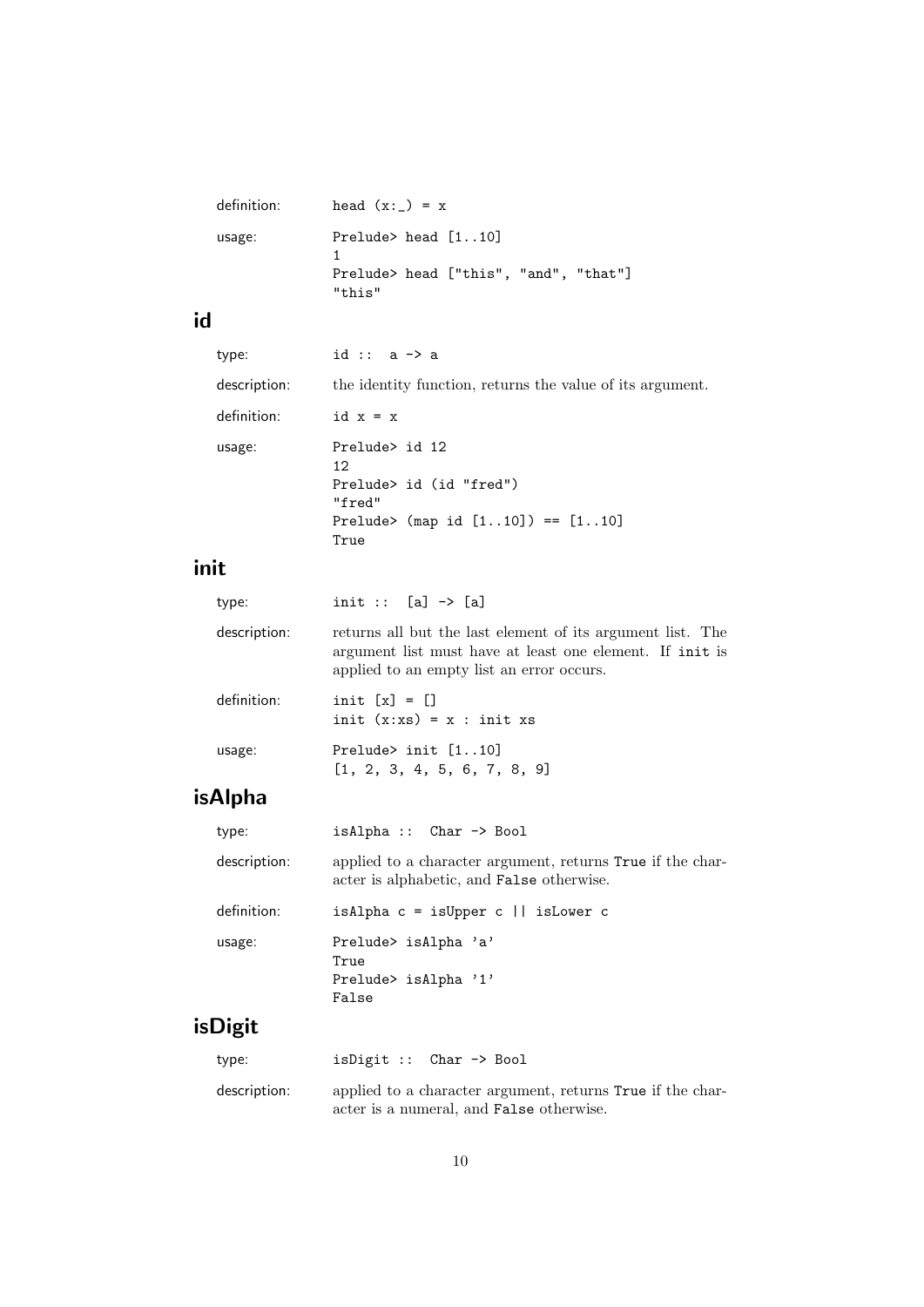| definition: | is Digit $c = c \ge 0$ , & $c \le -19$ , |  |
|-------------|------------------------------------------|--|
| usage:      | Prelude> isDigit '1'<br>True             |  |
|             | Prelude> isDigit 'a'<br>False            |  |

# isLower

| type:        | isLower :: Char -> Bool                                                                                                     |
|--------------|-----------------------------------------------------------------------------------------------------------------------------|
| description: | applied to a character argument, returns True if the char-<br>acter is a lower case alphabetic, and <b>False</b> otherwise. |
| definition:  | is Lower $c = c \ge -a$ & $\& c \le -'z$                                                                                    |
| usage:       | Prelude> isLower 'a'<br>True                                                                                                |
|              | Prelude $\frac{1}{2}$ is Lower $\frac{1}{2}$<br>False                                                                       |
|              | Prelude $\frac{1}{2}$ is Lower $\frac{1}{2}$<br>False                                                                       |
|              |                                                                                                                             |

# isSpace

| type:        | isSpace :: Char -> Bool                                                                               |
|--------------|-------------------------------------------------------------------------------------------------------|
| description: | returns True if its character argument is a white space char-<br>acter and <b>False</b> otherwise.    |
| definition:  | isSpace c = c == ''    c == '\t'    c == '\n'   <br>$c == \iota r'    c == \iota r'    c == \iota r'$ |
| usage:       | Prelude> dropWhile isSpace "<br>$\hbar$ ello $\hbar$ "<br>"hello $\ln$ "                              |

# isUpper

| type:        | $isUpper :: Char \rightarrow Bool$                                                                                    |
|--------------|-----------------------------------------------------------------------------------------------------------------------|
| description: | applied to a character argument, returns True if the char-<br>acter is an upper case alphabetic, and False otherwise. |
| definition:  | is Digit $c = c \ge -1$ 'A' & & c <= 'Z'                                                                              |
| usage:       | Prelude> isUpper 'A'<br>True                                                                                          |
|              | Prelude> isUpper 'a'<br>False                                                                                         |
|              | Prelude> isUpper '1'<br>False                                                                                         |
| iterate      |                                                                                                                       |

| type:        | iterate :: $(a \rightarrow a) \rightarrow a \rightarrow [a]$         |
|--------------|----------------------------------------------------------------------|
| description: | iterate f x returns the infinite list $[x, f(x), f(f(x)), \ldots]$ . |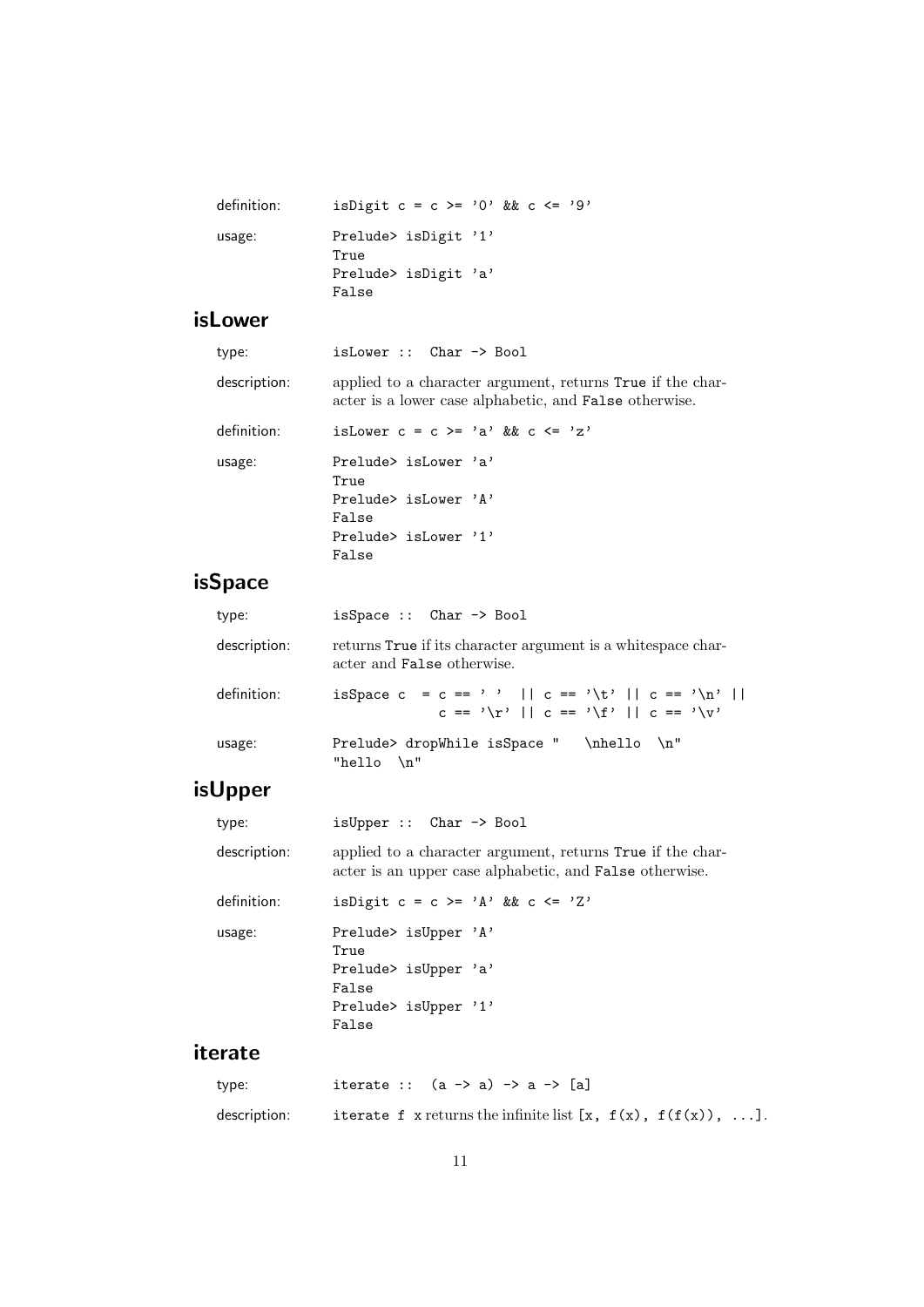| definition: | iterate $f x = x : iterate f (f x)$               |
|-------------|---------------------------------------------------|
| usage:      | Prelude> iterate (+1) 1                           |
|             | $[1, 2, 3, 4, 5, 6, 7, 8, 9, 10, 11, 12, \ldots]$ |

## last

| type:        | last :: $[a] \rightarrow a$                                           |
|--------------|-----------------------------------------------------------------------|
| description: | applied to a non-empty list, returns the last element of the<br>list. |
| definition:  | $last [x] = x$<br>$last (-xs) = last xs$                              |
| usage:       | Prelude> last $[110]$<br>10                                           |

# length

| type:        | length :: $[a] \rightarrow Int$                     |
|--------------|-----------------------------------------------------|
| description: | returns the number of elements in a finite list.    |
| definition:  | $length$ $] = 0$<br>length $(x:xs) = 1 + length xs$ |
| usage:       | Prelude> length [110]<br>10                         |

## lines

| type:        | lines :: String $\rightarrow$ [String]                                                                                                                                                                                         |
|--------------|--------------------------------------------------------------------------------------------------------------------------------------------------------------------------------------------------------------------------------|
| description: | applied to a list of characters containing newlines, returns a<br>list of lists by breaking the original list into lines using the<br>newline character as a delimiter. The newline characters<br>are removed from the result. |
| definition:  | lines $[1 = 1]$<br>lines $(x:xs)$<br>$= 1 : 1s$<br>where<br>$(1, xs')$ = break $(== '\n') (x:xs)$<br>ls<br>$\vert$ xs' == $\vert$ ] = $\vert$ ]<br>  otherwise = lines (tail $xs'$ )                                           |
| usage:       | Prelude> lines "hello world\nit's me,\neric\n"<br>["hello world", "it's me,", "eric"]                                                                                                                                          |
|              |                                                                                                                                                                                                                                |

# log

| type:        | $log :$ Floating a => a -> a                   |
|--------------|------------------------------------------------|
| description: | returns the natural logarithm of its argument. |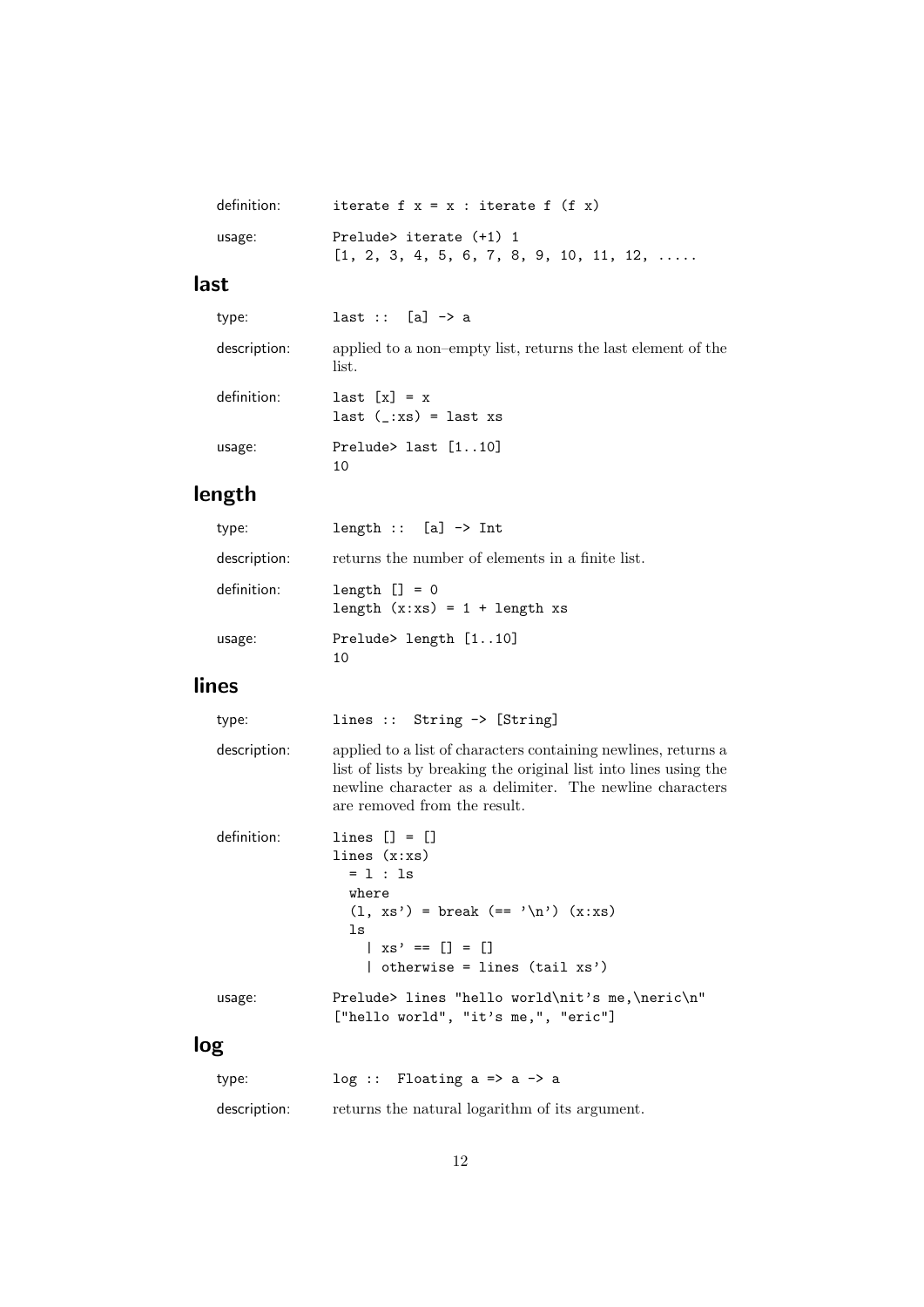| definition: | defined internally.   |
|-------------|-----------------------|
| usage:      | Prelude> log 1<br>0.0 |
|             | Prelude> log 3.2      |
|             | 1.16315               |

### map

| type:        | map :: $(a \rightarrow b) \rightarrow [a] \rightarrow [b]$                                                                                                               |
|--------------|--------------------------------------------------------------------------------------------------------------------------------------------------------------------------|
| description: | given a function, and a list of any type, returns a list where<br>each element is the result of applying the function to the<br>corresponding element in the input list. |
| definition:  | map f $xs = [f x   x \leftarrow xs]$                                                                                                                                     |
| usage:       | Prelude> map sqrt $[15]$<br>[1.0, 1.41421, 1.73205, 2.0, 2.23607]                                                                                                        |
| ,,,,         |                                                                                                                                                                          |

#### max

| type:        | max :: Ord a => a -> a -> a                                                                                                                                       |
|--------------|-------------------------------------------------------------------------------------------------------------------------------------------------------------------|
| description: | applied to two values of the same type which have an or-<br>dering defined upon them, returns the maximum of the two<br>elements according to the operator $>=$ . |
| definition:  | max x y<br>$\vert x \rangle = y = x$<br>$\vert$ otherwise = y                                                                                                     |
| usage:       | Prelude> max 1 2                                                                                                                                                  |

### maximum

2

| type:        | maximum :: Ord $a \Rightarrow [a] \rightarrow a$                                                                                |
|--------------|---------------------------------------------------------------------------------------------------------------------------------|
| description: | applied to a non-empty list whose elements have an order-<br>ing defined upon them, returns the maximum element of<br>the list. |
| definition:  | $maximum xs = fold11 max xs$                                                                                                    |
| usage:       | Prelude> maximum $[-10, 0, 5, 22, 13]$<br>22                                                                                    |
| min          |                                                                                                                                 |
| type:        | min :: Ord $a \Rightarrow a \Rightarrow a \Rightarrow a$                                                                        |

description: applied to two values of the same type which have an ordering defined upon them, returns the minimum of the two elements according to the operator <=.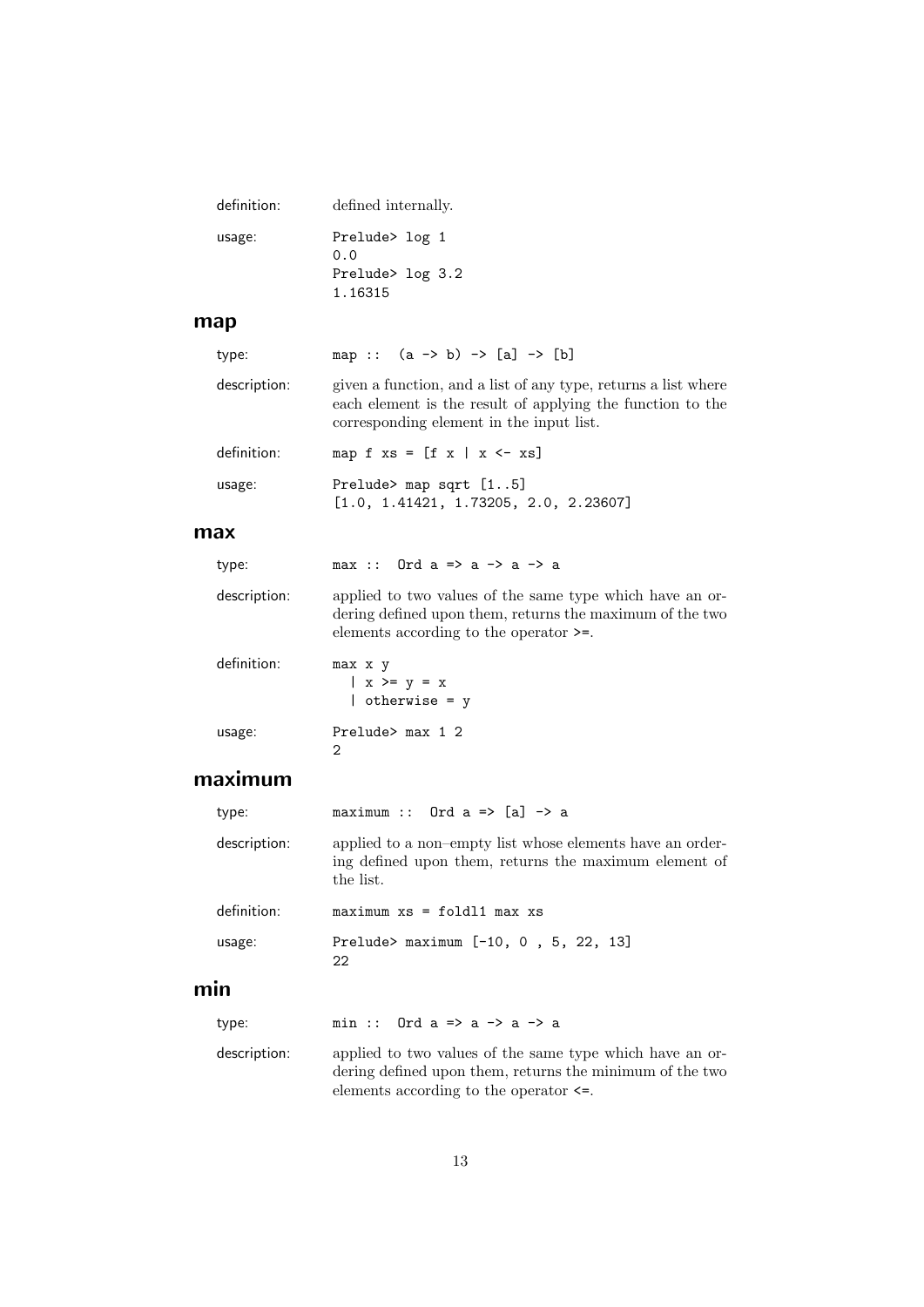| definition: | min x y<br>$\vert$ x $\langle$ = y = x<br>$\vert$ otherwise = y |
|-------------|-----------------------------------------------------------------|
| usage:      | Prelude> min 1 2                                                |

# minimum

| type:        | minimum :: Ord $a \Rightarrow [a] \rightarrow a$                                                                                |
|--------------|---------------------------------------------------------------------------------------------------------------------------------|
| description: | applied to a non-empty list whose elements have an order-<br>ing defined upon them, returns the minimum element of<br>the list. |
| definition:  | $minimum xs = fold1 min xs$                                                                                                     |
| usage:       | Prelude> minimum $[-10, 0, 5, 22, 13]$<br>$-10$                                                                                 |

## mod

| type:        | mod :: Integral $a \Rightarrow a \Rightarrow a \Rightarrow a$ |
|--------------|---------------------------------------------------------------|
| description: | returns the modulus of its two arguments.                     |
| definition:  | defined internally.                                           |
| usage:       | Prelude> 16 'mod' 9                                           |

### not

| type:        | $not :: Book \rightarrow Bool$                                      |
|--------------|---------------------------------------------------------------------|
| description: | returns the logical negation of its boolean argument.               |
| definition:  | not True = False<br>not False = True                                |
| usage:       | Prelude> not $(3 == 4)$<br>True<br>Prelude> not $(10 > 2)$<br>False |

### or

| type:        | or $::$ [Bool] $\rightarrow$ Bool                                                           |
|--------------|---------------------------------------------------------------------------------------------|
| description: | applied to a list of boolean values, returns their logical<br>disjunction (see also 'and'). |
| definition:  | or $xs = foldr$ ( $  ) False xs$                                                            |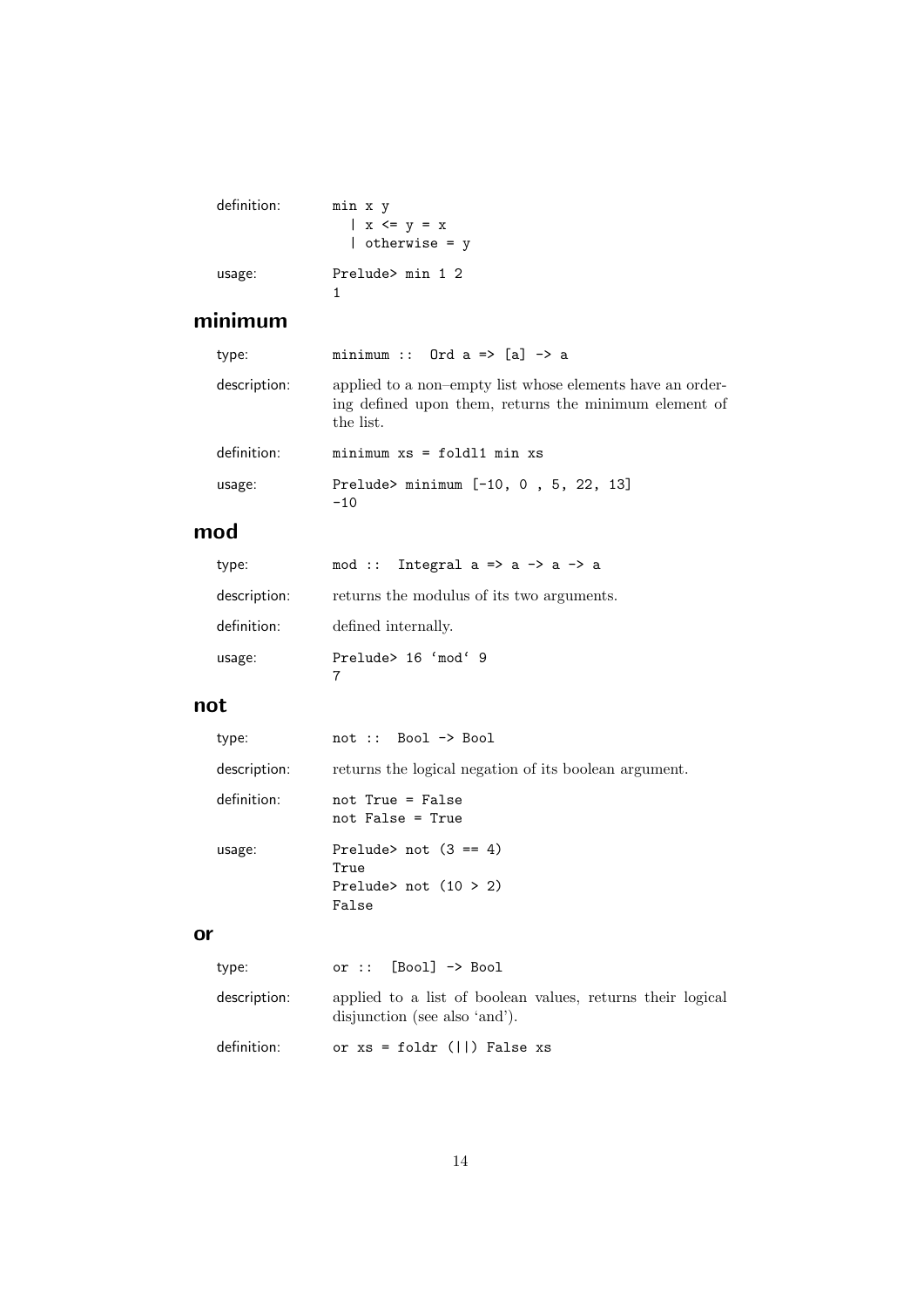```
usage: Prelude> or [False, False, True, False]
             True
             Prelude> or [False, False, False, False]
             False
             Prelude> or []
             False
```
### ord

| type:        | ord :: $Char \rightarrow Int$                                     |
|--------------|-------------------------------------------------------------------|
| description: | applied to a character, returns its ascii code as an integer.     |
| definition:  | defined internally.                                               |
| usage:       | Prelude> ord 'A'<br>65<br>Prelude> (chr (ord 'A')) == 'A'<br>True |

## pi

| type:        | pi :: Floating a => a                                       |
|--------------|-------------------------------------------------------------|
| description: | the ratio of the circumference of a circle to its diameter. |
| definition:  | defined internally.                                         |
| usage:       | Prelude> pi<br>3.14159<br>Prelude> cos pi<br>$-1.0$         |

# putStr

| type:        | putStr :: String $\rightarrow$ 10 ()                                                                                                                                             |
|--------------|----------------------------------------------------------------------------------------------------------------------------------------------------------------------------------|
| description: | takes a string as an argument and returns an $I/O$ action as<br>a result. A side-effect of applying putStr is that it causes<br>its argument string to be printed to the screen. |
| definition:  | defined internally.                                                                                                                                                              |
| usage:       | Prelude> putStr "Hello World\nI'm here!"<br>Hello World<br>$I'm$ here!                                                                                                           |
| ~~~+         |                                                                                                                                                                                  |

#### product

| type:        | product :: Num $a \Rightarrow [a] \rightarrow a$     |
|--------------|------------------------------------------------------|
| description: | applied to a list of numbers, returns their product. |
| definition:  | product $xs = fold1$ (*) 1 $xs$                      |
| usage:       | Prelude> product [110]<br>3628800                    |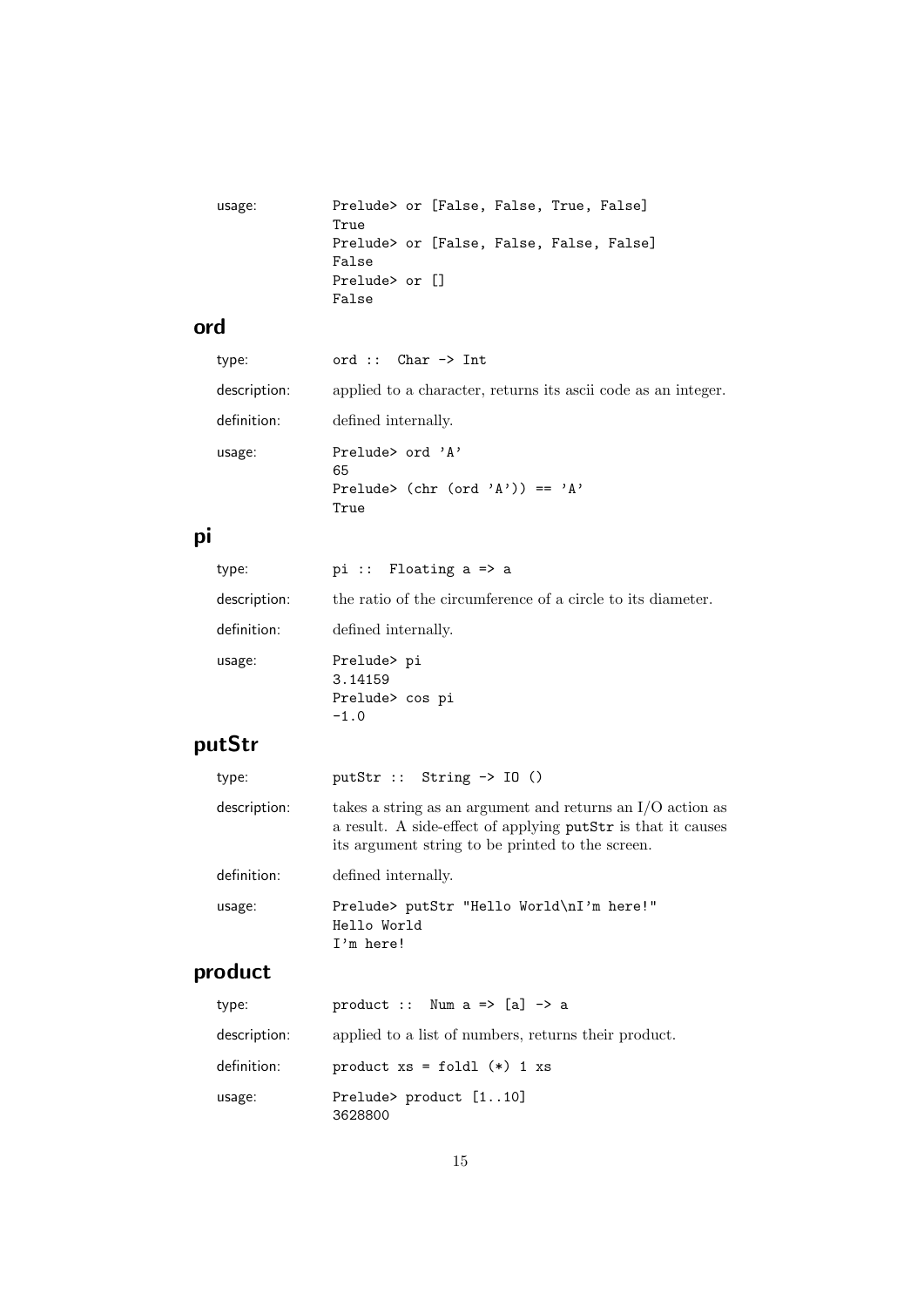# repeat

| type:        | repeat $: a \rightarrow [a]$                                                  |
|--------------|-------------------------------------------------------------------------------|
| description: | given a value, returns an infinite list of elements the same<br>as the value. |
| definition:  | repeat x<br>$= xs$<br>where $xs = x:xs$                                       |
| usage:       | Prelude> repeat 12                                                            |

# replicate

| type:        | replicate :: Int $\rightarrow$ a $\rightarrow$ [a]                                                                             |
|--------------|--------------------------------------------------------------------------------------------------------------------------------|
| description: | given an integer (positive or zero) and a value, returns a list<br>containing the specified number of instances of that value. |
| definition:  | replicate $n \times z =$ take n (repeat x)                                                                                     |
| usage:       | Prelude> replicate 3 "apples"<br>["apples", "apples", "apples"]                                                                |
| 110KCM       |                                                                                                                                |

#### reverse

| type:        | reverse $::$ [a] $\rightarrow$ [a]                                                             |
|--------------|------------------------------------------------------------------------------------------------|
| description: | applied to a finite list of any type, returns a list of the same<br>elements in reverse order. |
| definition:  | reverse = foldl $(flip (:) )$ $[]$                                                             |
| usage:       | Prelude> reverse [110]<br>[10, 9, 8, 7, 6, 5, 4, 3, 2, 1]                                      |

## round

| type:        | round :: (RealFrac a, Integral b) => $a \rightarrow b$ |
|--------------|--------------------------------------------------------|
| description: | rounds its argument to the nearest integer.            |
| usage:       | Prelude> round 3.2<br>3                                |
|              | Prelude> round 3.5<br>4                                |
|              | Prelude> round $(-3.2)$<br>-3                          |
|              |                                                        |

## show

| type:        | show: Show a => a -> String                                                                   |
|--------------|-----------------------------------------------------------------------------------------------|
| description: | converts a value (which must be a member of the Show<br>class), to its string representation. |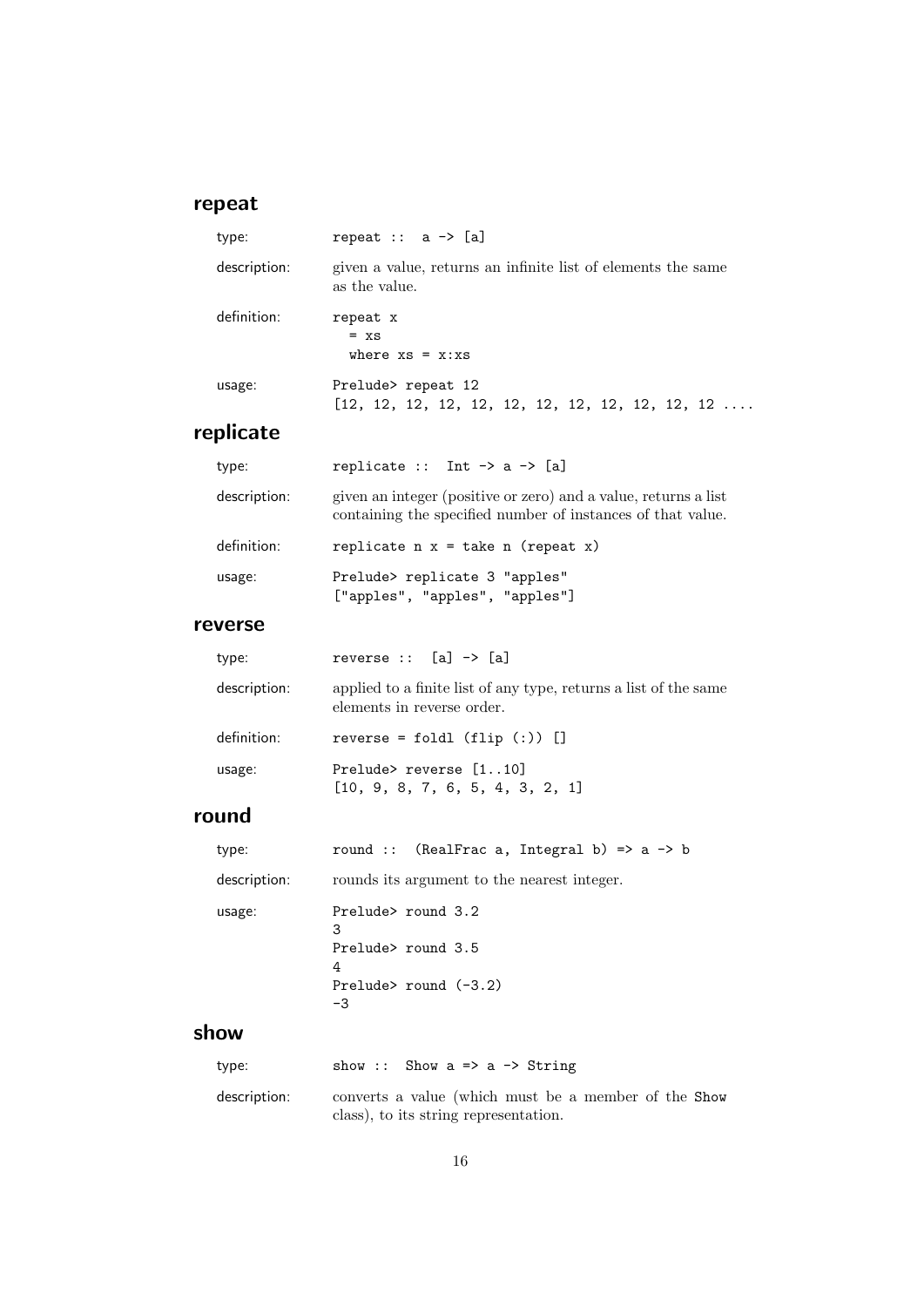| definition:  | defined internally.                                                                                                                                                                                                                                                                                                     |
|--------------|-------------------------------------------------------------------------------------------------------------------------------------------------------------------------------------------------------------------------------------------------------------------------------------------------------------------------|
| usage:       | Prelude> "six plus two equals " ++ (show $(6 + 2)$ )<br>"six plus two equals 8"                                                                                                                                                                                                                                         |
| sin          |                                                                                                                                                                                                                                                                                                                         |
| type:        | $sin ::$ Floating $a \Rightarrow a \Rightarrow a$                                                                                                                                                                                                                                                                       |
| description: | the trigonometric sine function, arguments are interpreted<br>to be in radians.                                                                                                                                                                                                                                         |
| definition:  | defined internally.                                                                                                                                                                                                                                                                                                     |
| usage:       | Prelude> sin (pi/2)<br>1.0<br>Prelude> $((sin pi)^2) + ((cos pi)^2)$<br>1.0                                                                                                                                                                                                                                             |
| snd          |                                                                                                                                                                                                                                                                                                                         |
| type:        | snd :: $(a, b) \rightarrow b$                                                                                                                                                                                                                                                                                           |
| description: | returns the second element of a two element tuple.                                                                                                                                                                                                                                                                      |
| definition:  | $\text{snd } (\_, y) = y$                                                                                                                                                                                                                                                                                               |
| usage:       | Prelude> snd ("harry", 3)<br>3                                                                                                                                                                                                                                                                                          |
| sort         |                                                                                                                                                                                                                                                                                                                         |
| type:        | sort :: Ord $a \Rightarrow [a] \rightarrow [a]$                                                                                                                                                                                                                                                                         |
| description: | sorts its argument list in ascending order. The items in the<br>list must be in the class Ord.                                                                                                                                                                                                                          |
| usage:       | List> sort $[1, 4, -2, 8, 11, 0]$<br>$[-2,0,1,4,8,11]$                                                                                                                                                                                                                                                                  |
| note:        | This is not defined within the Prelude. You must import<br>the List hs module to use this function.                                                                                                                                                                                                                     |
| span         |                                                                                                                                                                                                                                                                                                                         |
| type:        | span :: $(a \rightarrow Bool) \rightarrow [a] \rightarrow ([a], [a])$                                                                                                                                                                                                                                                   |
| description: | given a predicate and a list, splits the list into two lists<br>(returned as a tuple) such that elements in the first list<br>are taken from the head of the list while the predicate is<br>satisfied, and elements in the second list are the remaining<br>elements from the list once the predicate is not satisfied. |
| definition:  | span $p$ $[] = ([], []$<br>span $p$ $xs@(x:xs')$<br>$  p x = (x:ys, zs)$                                                                                                                                                                                                                                                |

17

where (ys,zs) = span p xs'

| otherwise =  $([], xs)$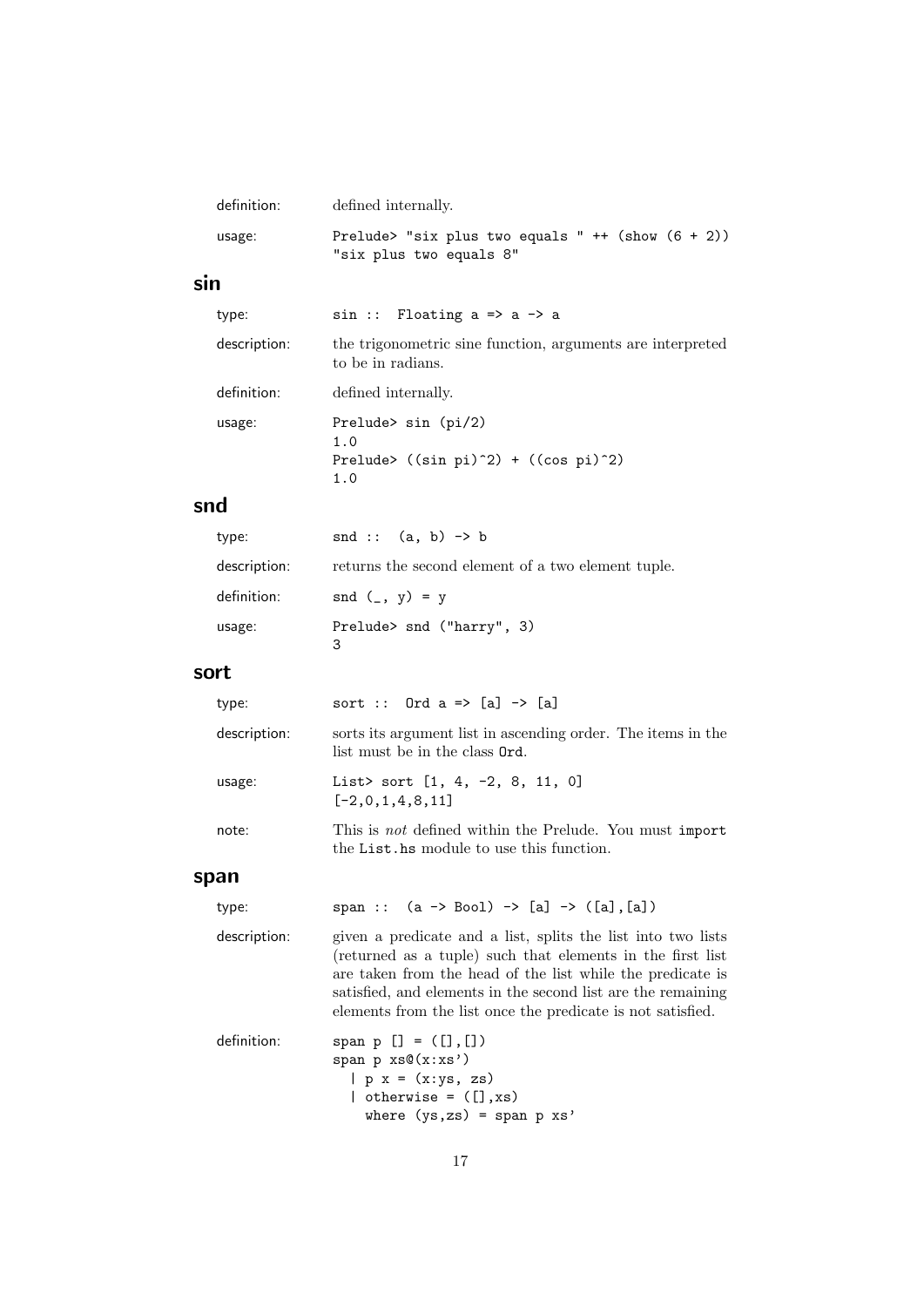| usage: |                   |  | Prelude> span isDigit "123abc456" |
|--------|-------------------|--|-----------------------------------|
|        | ('123". 'abc456") |  |                                   |

### splitAt

type: splitAt :: Int  $\rightarrow$  [a]  $\rightarrow$  ([a],[a]) description: given an integer (positive or zero) and a list, splits the list into two lists (returned as a tuple) at the position corresponding to the given integer. If the integer is greater than the length of the list, it returns a tuple containing the entire list as its first element and the empty list as its second element. definition: splitAt 0 xs = ([], xs)  $splitAt \_ [] = ([], [])$ splitAt n (x:xs) |  $n > 0 = (x : xs', xs'')$ where  $(xs',xs'') = splitAt (n-1) xs$ splitAt \_ \_ = error "PreludeList.splitAt: negative argument" usage: Prelude> splitAt 3 [1..10] ([1, 2, 3], [4, 5, 6, 7, 8, 9, 10])

#### sqrt

| type:        | sqrt :: Floating $a \Rightarrow a \Rightarrow a$ |
|--------------|--------------------------------------------------|
| description: | returns the square root of a number.             |
| definition:  | sqrt $x = x ** 0.5$                              |
| usage:       | Prelude> sqrt 16<br>4.0                          |

("abc", "")

Prelude> splitAt 5 "abc"

### subtract

| type:        | subtract :: Num $a \Rightarrow a \Rightarrow a \Rightarrow a$ |
|--------------|---------------------------------------------------------------|
| description: | subtracts its first argument from its second argument.        |
| definition:  | subtract = $flip$ $(-)$                                       |
| usage:       | Prelude> subtract 7 10<br>3                                   |

#### sum

| type:        | sum :: Num $a \Rightarrow [a] \Rightarrow a$  |
|--------------|-----------------------------------------------|
| description: | computes the sum of a finite list of numbers. |
| definition:  | sum $xs = fold1$ (+) 0 $xs$                   |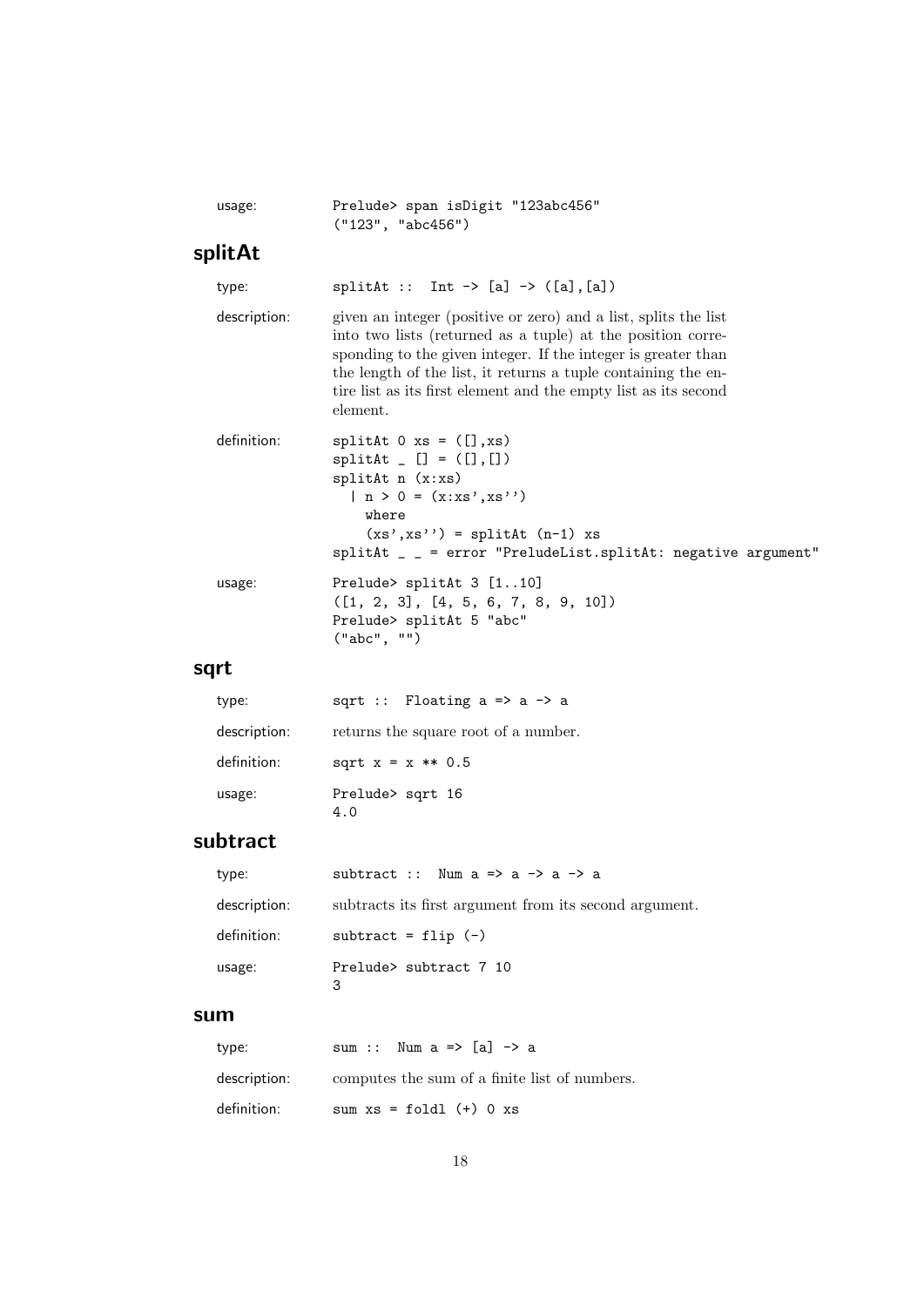```
usage: Prelude> sum [1..10]
           55
```
## tail

| type:        | $tail :: [a] \rightarrow [a]$                                               |
|--------------|-----------------------------------------------------------------------------|
| description: | applied to a non-empty list, returns the list without its<br>first element. |
| definition:  | tail $(\_\cdot x s) = x s$                                                  |
| usage:       | Prelude> tail $[1,2,3]$<br>[2,3]                                            |
|              | Prelude> tail "hugs"<br>"ugs"                                               |
| ke           |                                                                             |

#### take

| type:        | take :: Int $\rightarrow$ [a] $\rightarrow$ [a]                                                                                                                                                                             |
|--------------|-----------------------------------------------------------------------------------------------------------------------------------------------------------------------------------------------------------------------------|
| description: | applied to an integer (positive or zero) and a list, returns<br>the specified number of elements from the front of the list.<br>If the list has less than the required number of elements,<br>take returns the entire list. |
| definition:  | take $0 - 1$<br>take $[$ $[$ $] = [$ $]$<br>take $n(x:xs)$<br>$n > 0 = x : take (n-1) xs$<br>take $\angle$ = error "PreludeList.take: negative argument"                                                                    |
| usage:       | Prelude> take 4 "goodbye"<br>"good"<br>Prelude> take $10$ [1,2,3]<br>[1, 2, 3]                                                                                                                                              |

## takeWhile

| type:        | takewhile :: $(a \rightarrow Bool) \rightarrow [a] \rightarrow [a]$                                                                      |
|--------------|------------------------------------------------------------------------------------------------------------------------------------------|
| description: | applied to a predicate and a list, returns a list containing<br>elements from the front of the list while the predicate is<br>satisfied. |
| definition:  | takeWhile $p$ $[] = []$<br>takeWhile $p(x:xs)$<br>$  p x = x : takeWhile p xs$<br>$\vert$ otherwise = $\vert \vert$                      |
| usage:       | Prelude> takeWhile (<5) [1, 2, 3, 10, 4, 2]<br>[1, 2, 3]                                                                                 |
|              |                                                                                                                                          |

type: tan :: Floating a => a -> a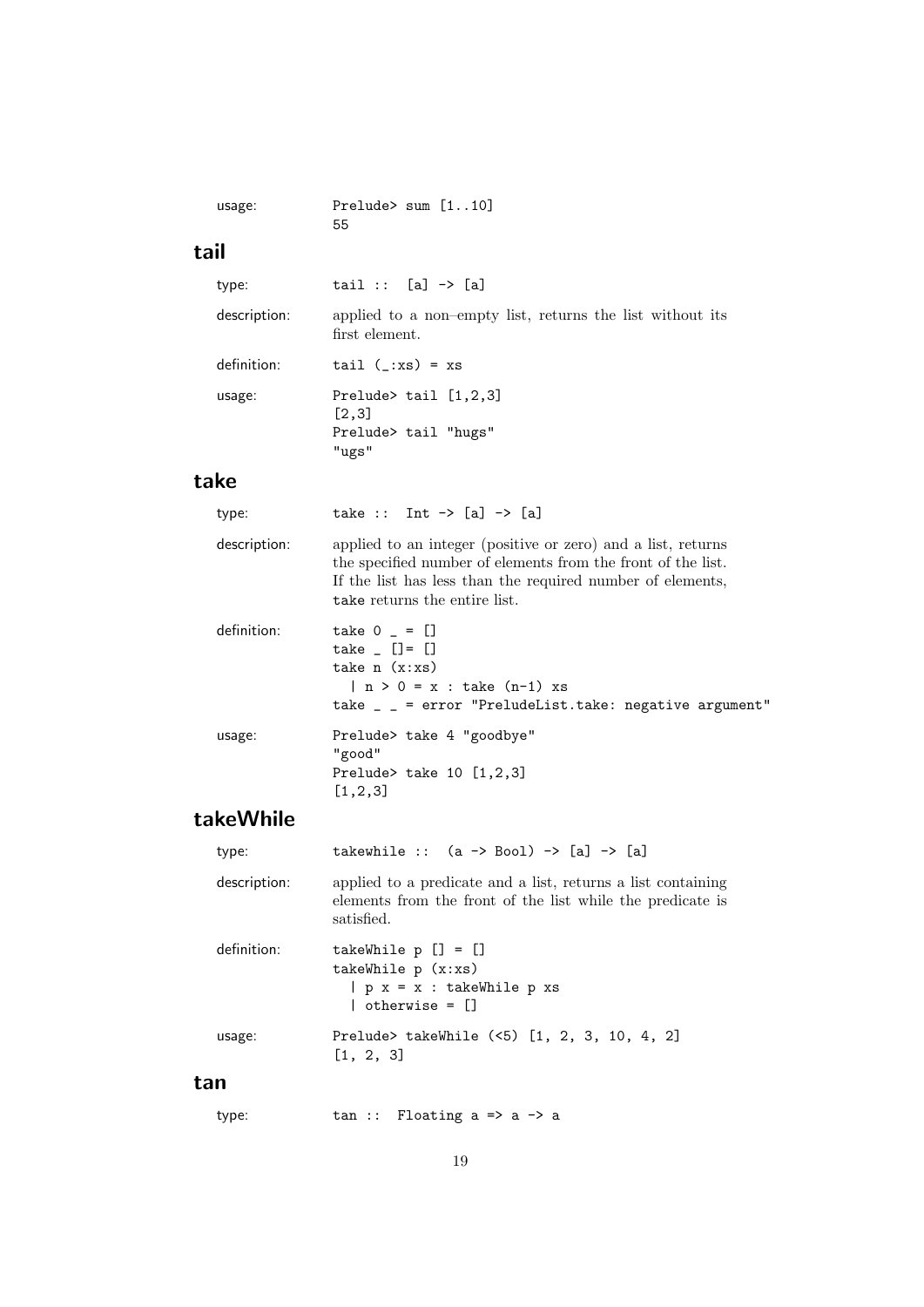| description: | the trigonometric function tan, arguments are interpreted<br>to be in radians. |
|--------------|--------------------------------------------------------------------------------|
| definition:  | defined internally.                                                            |
| usage:       | Prelude $\tan$ (pi/4)<br>1.0                                                   |

## toLower

| type:        | $tolower :: Char \rightarrow Char$                                                                                                                                                                                  |
|--------------|---------------------------------------------------------------------------------------------------------------------------------------------------------------------------------------------------------------------|
| description: | converts an uppercase alphabetic character to a lowercase<br>alphabetic character. If this function is applied to an ar-<br>gument which is not uppercase the result will be the same<br>as the argument unchanged. |
| definition:  | toLower c<br>  isUpper $c = \text{toEnum (fromEnum } c - \text{fromEnum } 'A' + \text{fromEnum } 'a')$<br>  otherwise = c                                                                                           |
| usage:       | Prelude> toLower 'A'<br>, a<br>Prelude $\to$ to Lower $\,$ 2.<br>, 3, 7                                                                                                                                             |
| <b>Upper</b> |                                                                                                                                                                                                                     |

### to

| type:        | $toUpper :: Char \rightarrow Char$                                                                                                                                                                                  |
|--------------|---------------------------------------------------------------------------------------------------------------------------------------------------------------------------------------------------------------------|
| description: | converts a lowercase alphabetic character to an uppercase<br>alphabetic character. If this function is applied to an ar-<br>gument which is not lowercase the result will be the same<br>as the argument unchanged. |
| definition:  | toUpper c<br>is Lower $c = \text{toEnum}$ (from Enum $c - \text{from Enum}$ 'a' + from Enum 'A')<br>otherwise = c                                                                                                   |
| usage:       | Prelude> toUpper 'a'<br>י ג י<br>Prelude> toUpper '3'<br>, 3, 3                                                                                                                                                     |

### truncate

| type:        | truncate :: (RealFrac a, Integral b) => $a \rightarrow b$                                    |
|--------------|----------------------------------------------------------------------------------------------|
| description: | drops the fractional part of a floating point number, re-<br>turning only the integral part. |
| usage:       | Prelude> truncate 3.2<br>3<br>Prelude> truncate $(-3.2)$<br>-3                               |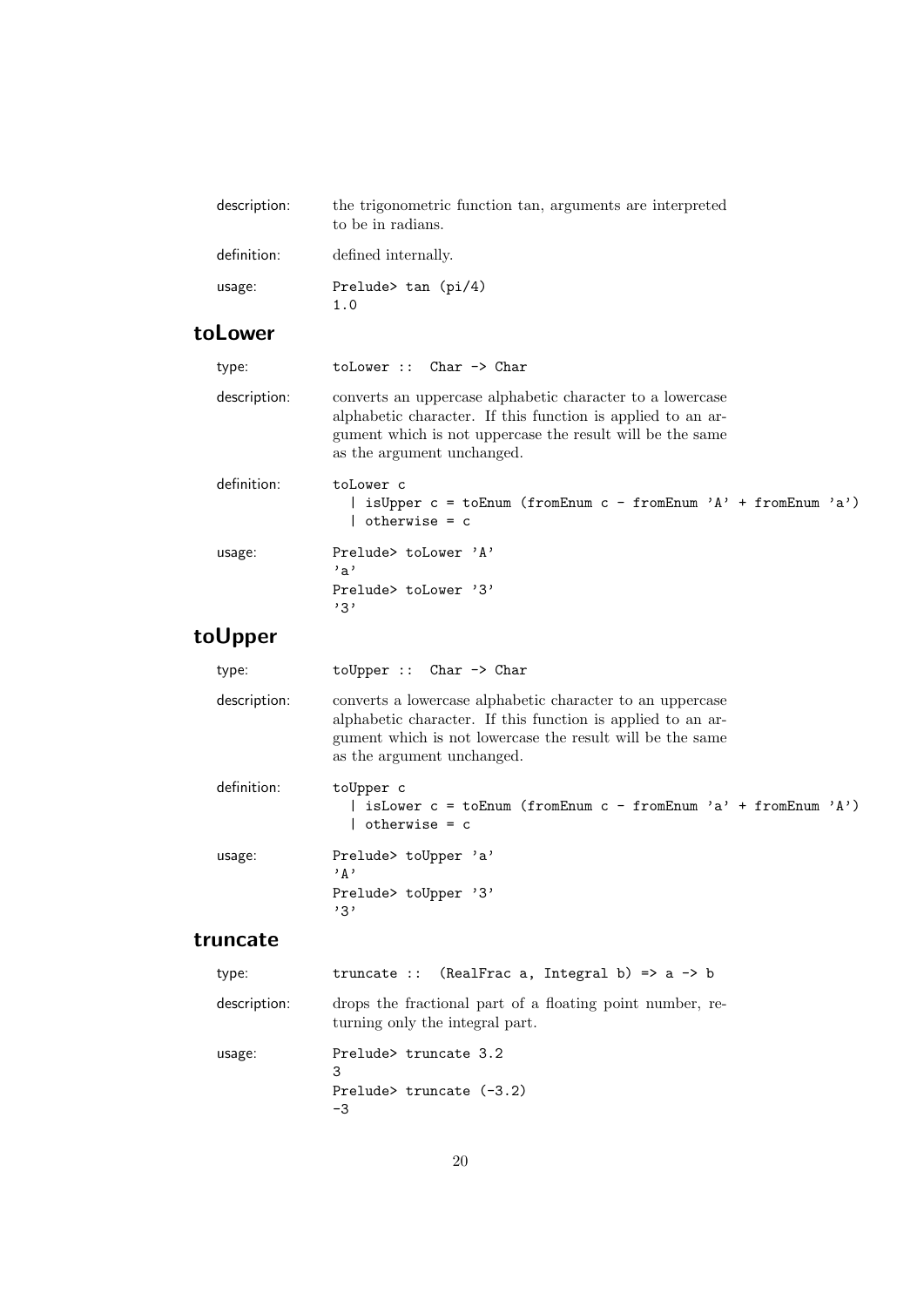note:

### unlines

| type:        | unlines :: $[String] \rightarrow String$                                                                                                                                                                          |
|--------------|-------------------------------------------------------------------------------------------------------------------------------------------------------------------------------------------------------------------|
| description: | converts a list of strings into a single string, placing a new-<br>line character between each of them. It is the converse of<br>the function lines.                                                              |
| definition:  | unlines xs<br>= concat (map addNewLine xs)<br>where<br>addNewLine $1 = 1$ ++ "\n"                                                                                                                                 |
| usage:       | Prelude> unlines ["hello world", "it's me,", "eric"]<br>"hello world\nit's me,\neric\n"                                                                                                                           |
| until        |                                                                                                                                                                                                                   |
| type:        | until :: $(a \rightarrow Bool) \rightarrow (a \rightarrow a) \rightarrow a \rightarrow a$                                                                                                                         |
| description: | given a predicate, a unary function and a value, it recur-<br>sively re-applies the function to the value until the pred-<br>icate is satisfied. If the predicate is never satisfied until<br>will not terminate. |
| definition:  | until p f x<br>$ p x = x$<br>  otheriwise = until $p f (f x)$                                                                                                                                                     |
| usage:       | Prelude> until $(>1000)$ $(*2)$ 1<br>1024                                                                                                                                                                         |
| unwords      |                                                                                                                                                                                                                   |
| type:        | unwords :: [String] $\rightarrow$ String                                                                                                                                                                          |
| description: | concatenates a list of strings into a single string, placing a<br>single space between each of them.                                                                                                              |
| definition:  | unwords $\lceil \rceil = \lceil \rceil$<br>unwords ws<br>= foldr1 addSpace ws<br>where<br>addSpace $w s = w ++ (' '': s)$                                                                                         |
| usage:       | Prelude> unwords ["the", "quick", "brown", "fox"]<br>"the quick brown fox"                                                                                                                                        |
| words        |                                                                                                                                                                                                                   |
| type:        | String -> [String]<br>words ::                                                                                                                                                                                    |
| description: | breaks its argument string into a list of words such that<br>each word is delimited by one or more white space charac-<br>ters.                                                                                   |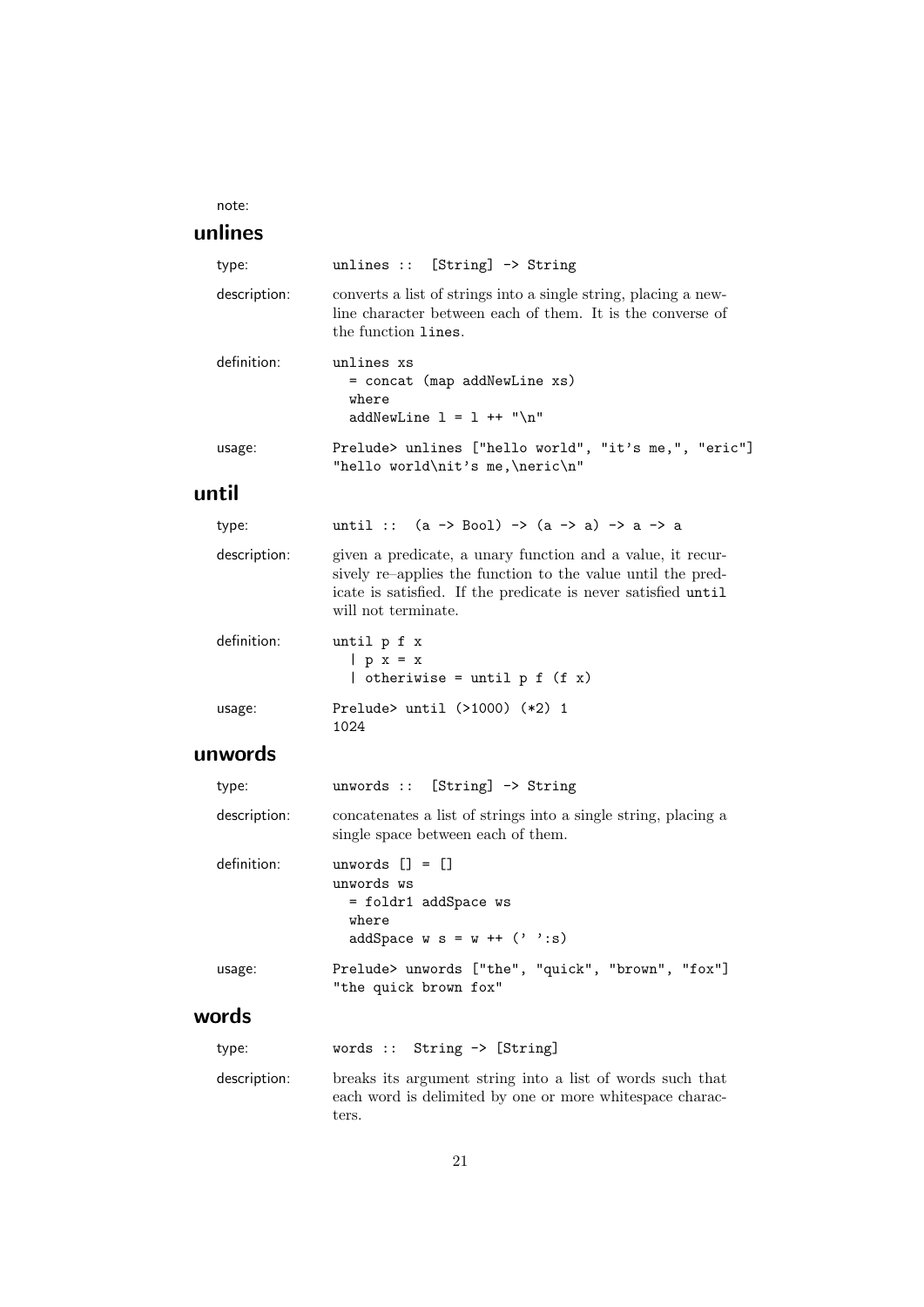| definition:  | words s<br>$\left[$ findSpace == $\left[ \right]$ = $\left[ \right]$<br>  otherwise = $w : words s'$<br>where<br>$(w, s'')$ = break is Space find Space<br>findSpace = dropWhile isSpace s                                                 |
|--------------|--------------------------------------------------------------------------------------------------------------------------------------------------------------------------------------------------------------------------------------------|
| usage:       | Prelude> words "the quick brown\n\nfox"<br>["the", "quick", "brown", "fox"]                                                                                                                                                                |
| zip          |                                                                                                                                                                                                                                            |
| type:        | $zip :: [a] \rightarrow [b] \rightarrow [(a,b)]$                                                                                                                                                                                           |
| description: | applied to two lists, returns a list of pairs which are formed<br>by tupling together corresponding elements of the given<br>lists. If the two lists are of different length, the length of<br>the resulting list is that of the shortest. |
| definition:  | zip xs ys<br>= zipWith pair xs ys<br>where<br>pair $x y = (x, y)$                                                                                                                                                                          |
| usage:       | Prelude> zip [16] "abcd"<br>$[(1, 'a'), (2, 'b'), (3, 'c'), (4, 'd')]$                                                                                                                                                                     |

# zipWith

| type:        | zipWith :: $(a \rightarrow b \rightarrow c) \rightarrow [a] \rightarrow [b] \rightarrow [c]$                                                                   |
|--------------|----------------------------------------------------------------------------------------------------------------------------------------------------------------|
| description: | applied to a binary function and two lists, returns a list<br>containing elements formed be applying the function to cor-<br>responding elements in the lists. |
| definition:  | zipWith z $(a:as)$ $(b:bs) = z a b : zipWith z as bs$<br>zipWith $- - = []$                                                                                    |
| usage:       | Prelude> zipWith $(+)$ [15] [610]<br>[7, 9, 11, 13, 15]                                                                                                        |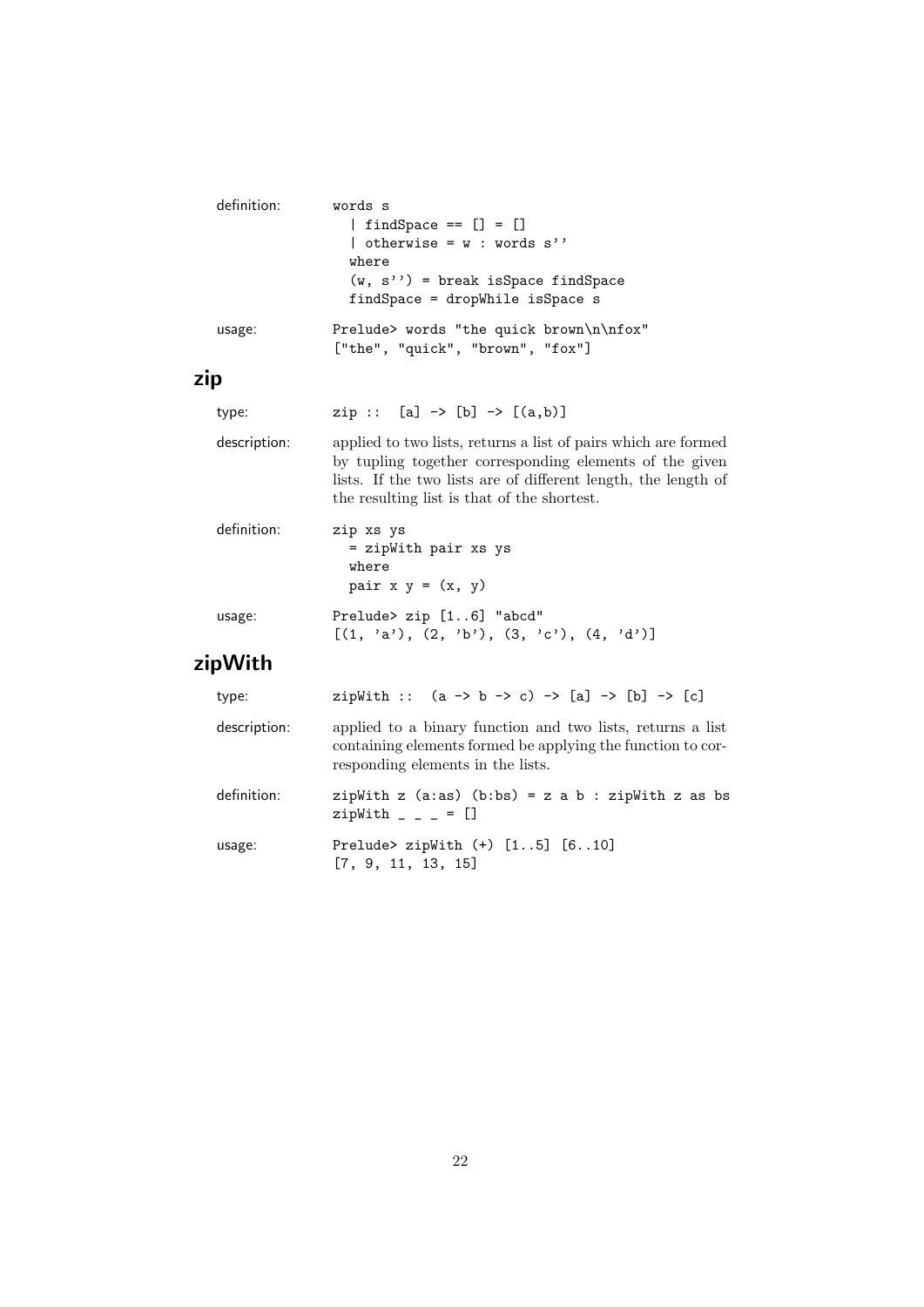#### 1.2 A description of standard Haskell operators

Operators are simply functions of one or two arguments. Operators usually get written between their arguments (called infix notation), rather than to the left of them. Many operators have symbolic names (like + for plus), however this is out of convention rather than necessity. Others have completely textual names (such as 'div' for integer division).

The following table lists many useful operators defined in the Prelude. Definitions of associativity and binding power are given after the table.

| symbol                                                                             | behaviour         | type                                                     | $assoc-$ | $bind-$          |
|------------------------------------------------------------------------------------|-------------------|----------------------------------------------------------|----------|------------------|
|                                                                                    |                   |                                                          | iativity | ing              |
|                                                                                    |                   |                                                          |          | power            |
| $\mathbf{1}$                                                                       | list subscript    | $[a]$ $\rightarrow$ Int $\rightarrow$ a                  | left     | 9                |
|                                                                                    | compose           | $(a \rightarrow b) \rightarrow (c \rightarrow a)$        | right    | 9                |
|                                                                                    |                   | $\rightarrow$ c $\rightarrow$ b                          |          |                  |
|                                                                                    | exponentiation    | $(Integral b, Num a)$ =>                                 | right    | 8                |
|                                                                                    |                   | $a \rightarrow b \rightarrow a$                          |          |                  |
| $***$                                                                              | exponentiation    | Floating $a \Rightarrow a \Rightarrow a \Rightarrow a$   | right    | 8                |
| $\ast$                                                                             | multiplication    | Num $a \Rightarrow a \Rightarrow a \Rightarrow a$        | left     | $\overline{7}$   |
| $\prime$                                                                           | division          | Fractional $a \Rightarrow a \Rightarrow a \Rightarrow a$ | left     | $\overline{7}$   |
| 'div'                                                                              | integer division  | Integral $a \Rightarrow a \Rightarrow a \Rightarrow a$   | left     | $\overline{7}$   |
| 'mod'                                                                              | modulus           | Integral $a \Rightarrow a \Rightarrow a \Rightarrow a$   | left     | $\overline{7}$   |
| $+$                                                                                | plus              | Num $a \Rightarrow a \Rightarrow a \Rightarrow a$        | left     | 6                |
|                                                                                    | minus             | Num $a \Rightarrow a \Rightarrow a \Rightarrow a$        | left     | 6                |
| $\ddot{\cdot}$                                                                     | list construct    | $a \rightarrow [a] \rightarrow [a]$                      | right    | 5                |
| $++$                                                                               | concatenate       | $[a]$ -> $[a]$ -> $[a]$                                  | right    | 5                |
| $/$ =                                                                              | not equal         | Eq $a \Rightarrow a \Rightarrow a \Rightarrow$ Bool      | non      | $\overline{4}$   |
| $=$                                                                                | equal             | Eq $a \Rightarrow a \Rightarrow a \Rightarrow$ Bool      | non      | $\overline{4}$   |
| $\overline{\phantom{0}}$                                                           | less than         | Ord $a \Rightarrow a \Rightarrow a \Rightarrow$ Bool     | non      | $\overline{4}$   |
| $\leq$                                                                             | less than         | Ord $a \Rightarrow a \Rightarrow a \Rightarrow$ Bool     | non      | $\overline{4}$   |
|                                                                                    | or equal          |                                                          |          |                  |
| $\geq$                                                                             | greater than      | Ord $a \Rightarrow a \Rightarrow a \Rightarrow$ Bool     | non      | $\overline{4}$   |
| $>=$                                                                               | greater than      | Ord $a \Rightarrow a \Rightarrow a \Rightarrow$ Bool     | non      | $\overline{4}$   |
|                                                                                    | or equal          |                                                          |          |                  |
| 'elem'                                                                             | list contains     | Eq $a \Rightarrow a \Rightarrow [a] \Rightarrow$ Bool    | non      | $\overline{4}$   |
| 'notElem'                                                                          | list not contains | Eq a => a -> [a] -> Bool                                 | non      | $\overline{4}$   |
| &&                                                                                 | logical and       | Bool -> Bool -> Bool                                     | right    | $\boldsymbol{3}$ |
| $\mathsf{H}$                                                                       | $logical$ or      | Bool -> Bool -> Bool                                     | right    | 3                |
| The higher the binding power the more tightly the operator binds to its arguments. |                   |                                                          |          |                  |
|                                                                                    |                   | Function application has a binding power of 10,          |          |                  |
| and so takes preference over any other operator application.                       |                   |                                                          |          |                  |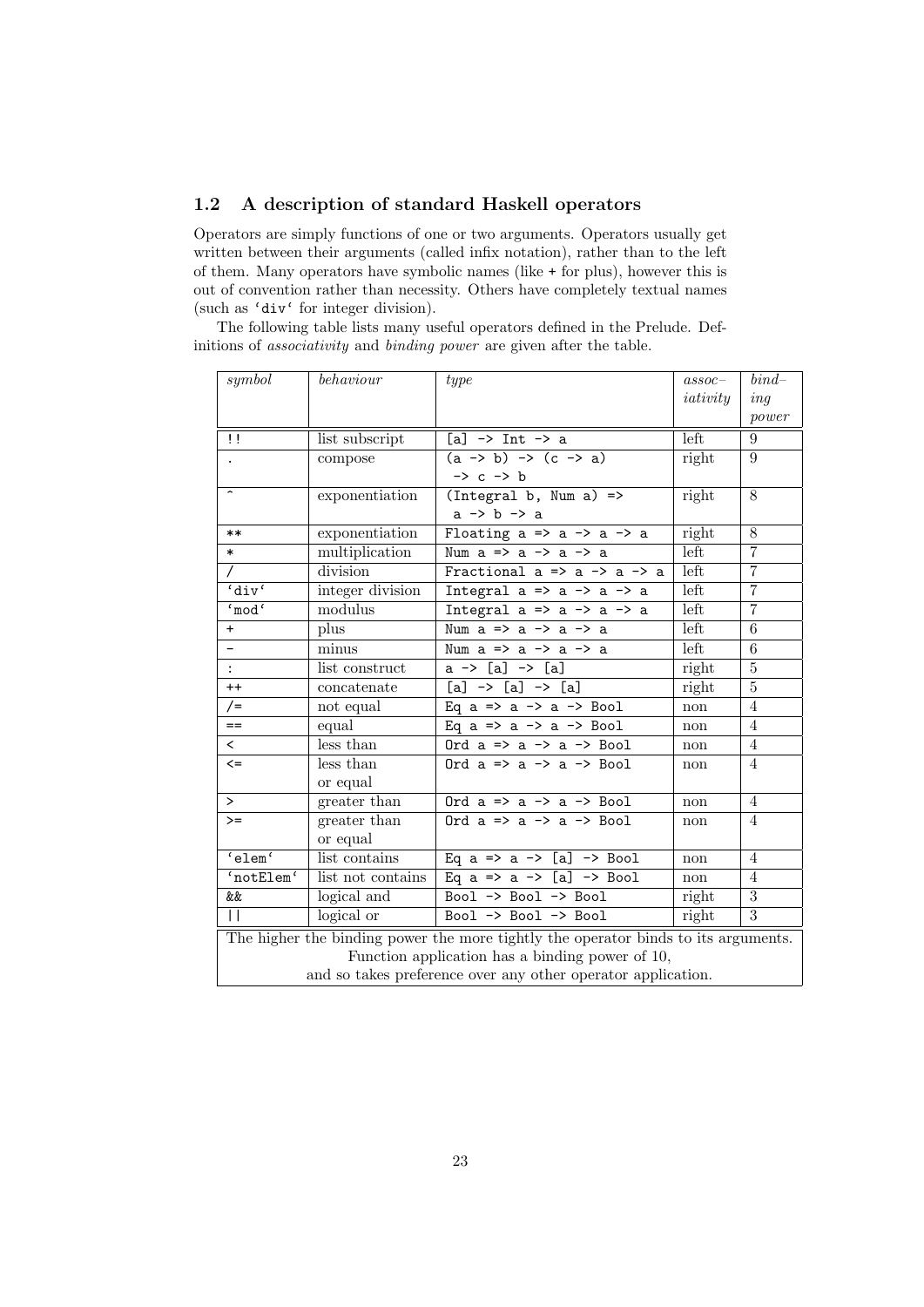Associativity: sequences of operator applications are allowed in Haskell for the convenience of the programmer. However, in some circumstances the meaning of such a sequence can be ambiguous. For example, we could interpret the expression 8 - 2 - 1 in two ways, either as  $(8 - 2) - 1$ , or as  $8 - (2 - 1)$ (each interpretation having a different value). Associativity tells us whether a sequence of a particular operator should be bracketed to the left or to the right. As it happens, the minus operator  $(-)$  is left associative, and so Haskell chooses the first of the alternative interpretations as the meaning of the above expression. The choice of associativity for an operator is quite arbitrary, however, they usually follow conventional mathematical notation. Note that some operators are *non-associative*, which means that they cannot be applied in sequence. For example, the equality operator  $(==)$  is non–associative, and therefore the following expression is not allowed in Haskell:  $2 = (1 + 1) = (3 - 1)$ .

Binding Power: Haskell expressions may also contain a mixture of operator applications which can lead to ambiguities that the rules of associativity cannot solve. For example, we could interpret the expression  $3 - 4 * 2$  in two ways, either as  $(3 - 4) * 2$ , or as  $3 - (4 * 2)$  (each interpretation having a different value). Binding power tells us which operators take precedence in an expression containing a mixture of operators. The multiplication operator  $(*),$ has a binding power of  $7$  (out of a possible 10), and the minus operator  $(-)$  has a binding power of 6. Therefore the multiplication operator takes precedence over the minus operator, and thus Haskell chooses the second of the alternative interpretations as the meaning of the above expression. All operators must have a binding power assigned to them which ranges from 1 to 10. Function application takes prededence over everything else in an expression, and so the expression reverse  $[1..10]$  ++  $[0]$  is interpreted as (reverse  $[1..10]$ ) ++  $[0]$ , rather than reverse  $([1..10]$  ++  $[0])$ .

#### 1.3 Using the standard Haskell operators

| ΤĪ |              |                                                                                                                                                                                                                                                                                        |
|----|--------------|----------------------------------------------------------------------------------------------------------------------------------------------------------------------------------------------------------------------------------------------------------------------------------------|
|    | description: | given a list and a number, returns the element of the list<br>whose position is the same as the number.                                                                                                                                                                                |
|    | usage:       | Prelude> [110] !! 0<br>1<br>Prelude> "a string" !! 3<br>$, +$                                                                                                                                                                                                                          |
|    | notes:       | the valid subscripts for a list l are: $0 \leq subscript \leq (length l)$<br>1). Therefore, negative subscripts are not allowed, nor are<br>subsripts greater than one less than the length of the list<br>argument. Subscripts out of this range will result in a pro-<br>gram error. |
|    | description: | composes two functions into a single function.                                                                                                                                                                                                                                         |
|    | usage:       | Prelude> $(sqrt \ . \ sum \ ) [1,2,3,4,5]$<br>3.87298                                                                                                                                                                                                                                  |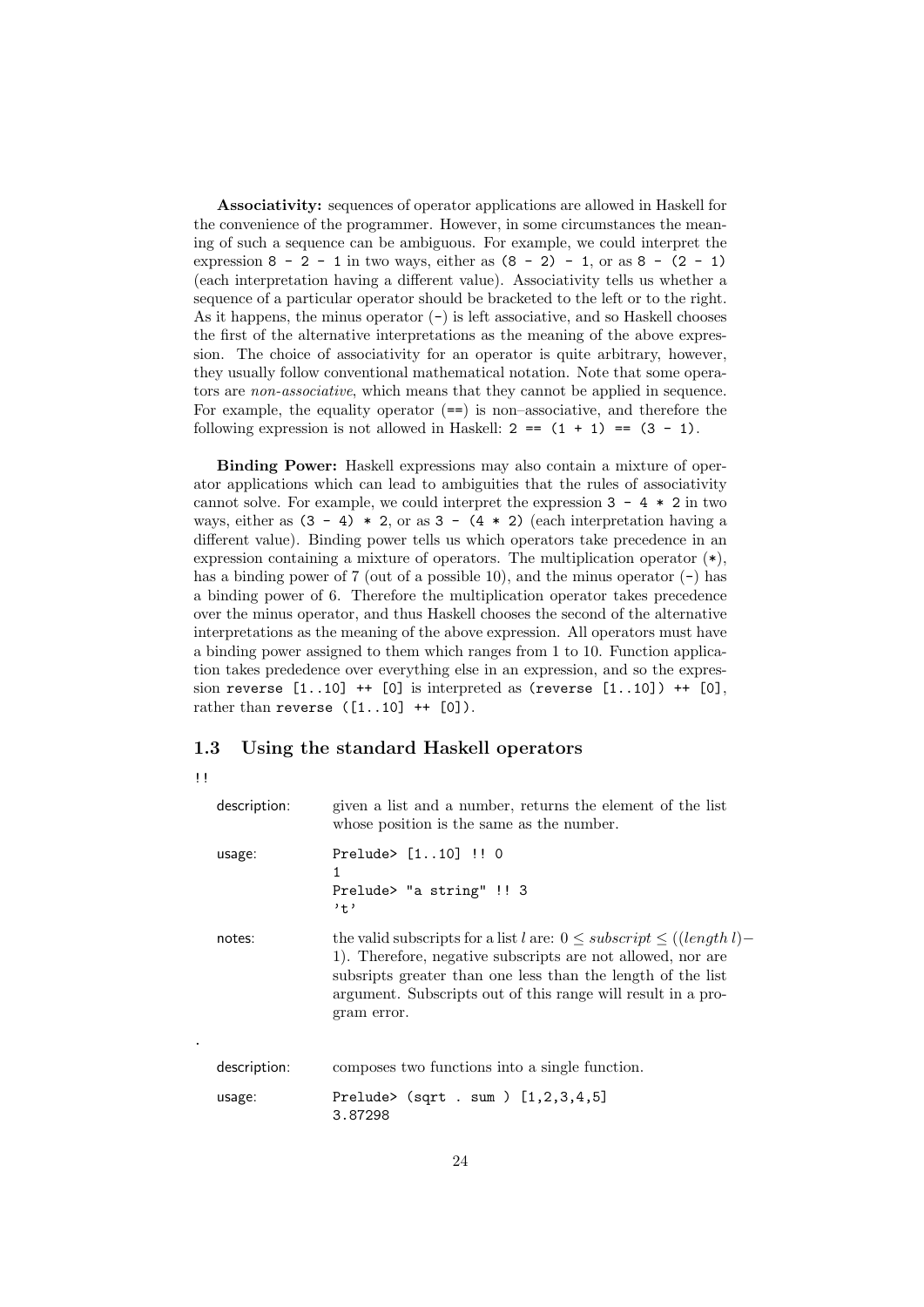|    | notes:       | $(f.g.h)$ x is equivalent to f $(g(h x))$ .                                                                                                                                                                                                                           |
|----|--------------|-----------------------------------------------------------------------------------------------------------------------------------------------------------------------------------------------------------------------------------------------------------------------|
| ** |              |                                                                                                                                                                                                                                                                       |
|    | description: | raises its first argument to the power of its second argu-<br>ment. The arguments must be in the Floating numerical<br>type class, and the result will also be in that class.                                                                                         |
|    | usage:       | Prelude> 3.2**pi<br>38.6345                                                                                                                                                                                                                                           |
|    |              |                                                                                                                                                                                                                                                                       |
|    | description: | raises its first argument to the power of its second argu-<br>ment. The first argument must be a member of the Num<br>typeclass, and the second argument must be a member of<br>the Integral typeclass. The result will be of the same type<br>as the first argument. |
|    | usage:       | Prelude> 3.2 <sup>~4</sup><br>104.858                                                                                                                                                                                                                                 |
| %  |              |                                                                                                                                                                                                                                                                       |
|    | description: | takes two numbers in the Integral typeclass and returns<br>the most simple ratio of the two.                                                                                                                                                                          |
|    | usage:       | Prelude > 20 $%$ 4<br>$5 \% 1$<br>Prelude> $(5 % 4)^2$<br>25 % 16                                                                                                                                                                                                     |
| ∗  |              |                                                                                                                                                                                                                                                                       |
|    | description: | returns the multiple of its two arguments.                                                                                                                                                                                                                            |
|    | usage:       | Prelude> $6 * 2.0$<br>12.0                                                                                                                                                                                                                                            |
| Τ  |              |                                                                                                                                                                                                                                                                       |
|    | description: | returns the result of dividing its first argument by its sec-<br>ond. Both arguments must in the type class Fractional.                                                                                                                                               |
|    | usage:       | Prelude> 12.0 / 2<br>6.0                                                                                                                                                                                                                                              |
|    | 'div'        |                                                                                                                                                                                                                                                                       |
|    | description: | returns the integral division of the first argument by the<br>second argument. Both arguments must be in the type<br>class Integral.                                                                                                                                  |
|    | usage:       | Prelude> 10 'div' 3<br>3<br>Prelude> 3 'div' 10<br>0                                                                                                                                                                                                                  |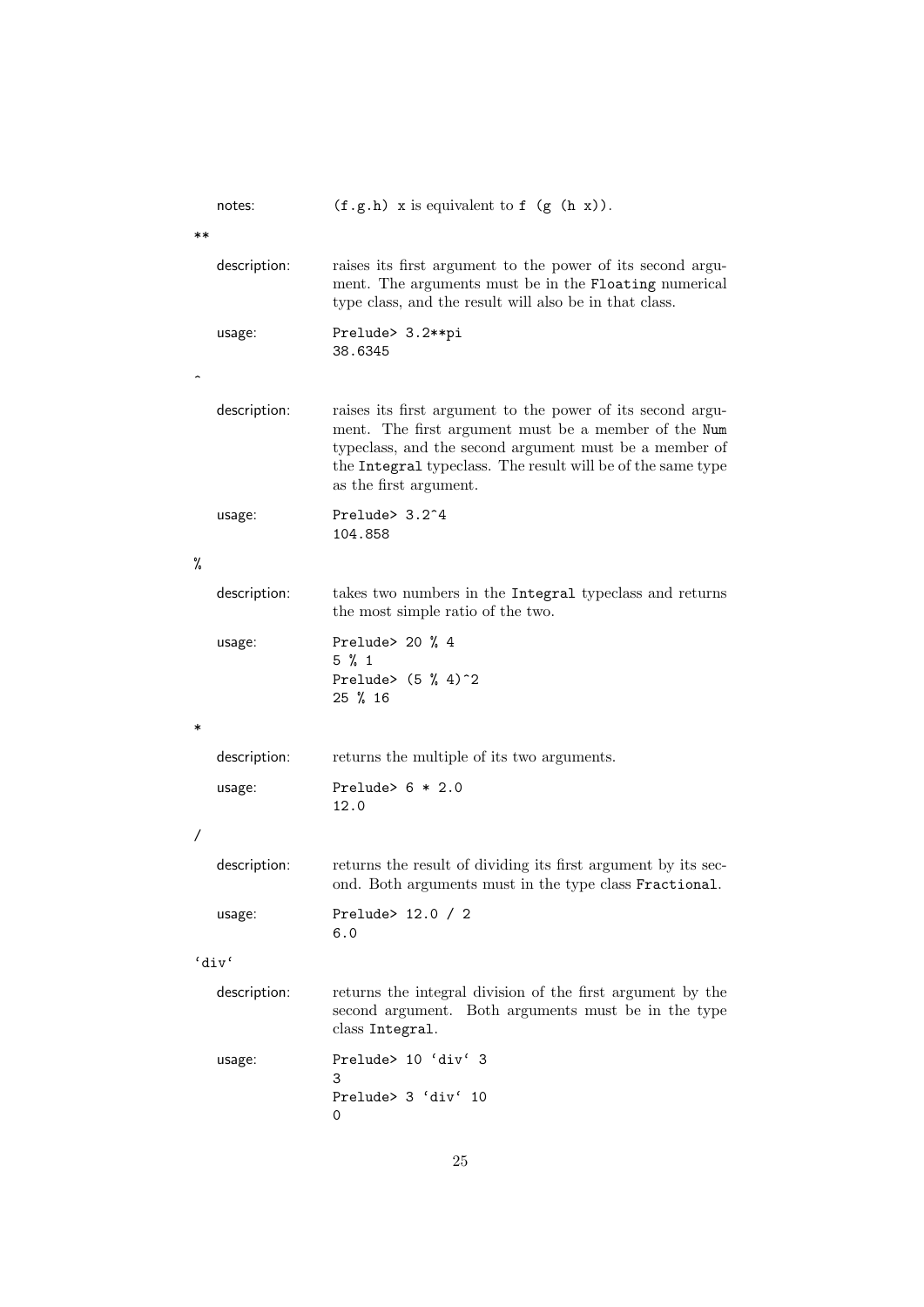| notes:          | $^{\prime} \mathtt{div} \, \mathfrak{c}$ is integer division such that the result is truncated<br>towards negative infinity.               |
|-----------------|--------------------------------------------------------------------------------------------------------------------------------------------|
|                 | Prelude> (-12) 'div' 5<br>$-3$                                                                                                             |
|                 | Prelude> 12 'div' 5<br>2                                                                                                                   |
| 'mod'           |                                                                                                                                            |
| description:    | returns the integral remainder after dividing the first argu-<br>ment by the second. Both arguments must be in the type<br>class Integral. |
| usage:          | Prelude> 10 'mod' 3                                                                                                                        |
|                 | 1<br>Prelude> 3 'mod' 10<br>3                                                                                                              |
| $\ddot{}$       |                                                                                                                                            |
| description:    | returns the addition of its arguments.                                                                                                     |
| usage:          | Prelude> $3 + 4$<br>7                                                                                                                      |
|                 | Prelude> $(4 \t% 5) + (1 \t% 5)$<br>$1 \% 1$                                                                                               |
|                 |                                                                                                                                            |
| description:    | returns the substraction of its second argument from its<br>first.                                                                         |
| usage:          | Prelude> $4 - 3$<br>1                                                                                                                      |
|                 | Prelude> $4 - (-3)$<br>7                                                                                                                   |
| :               |                                                                                                                                            |
| description:    | prefixes an element onto the front of a list.                                                                                              |
| usage:          | Prelude $> 1: [2,3]$<br>[1, 2, 3]<br>Prelude> True: []                                                                                     |
|                 | [True]<br>Prelude> 'h': "askell"<br>"haskell"                                                                                              |
| $^{\mathrm{+}}$ |                                                                                                                                            |
| description:    | appends its second list argument onto the end of its first<br>list argument.                                                               |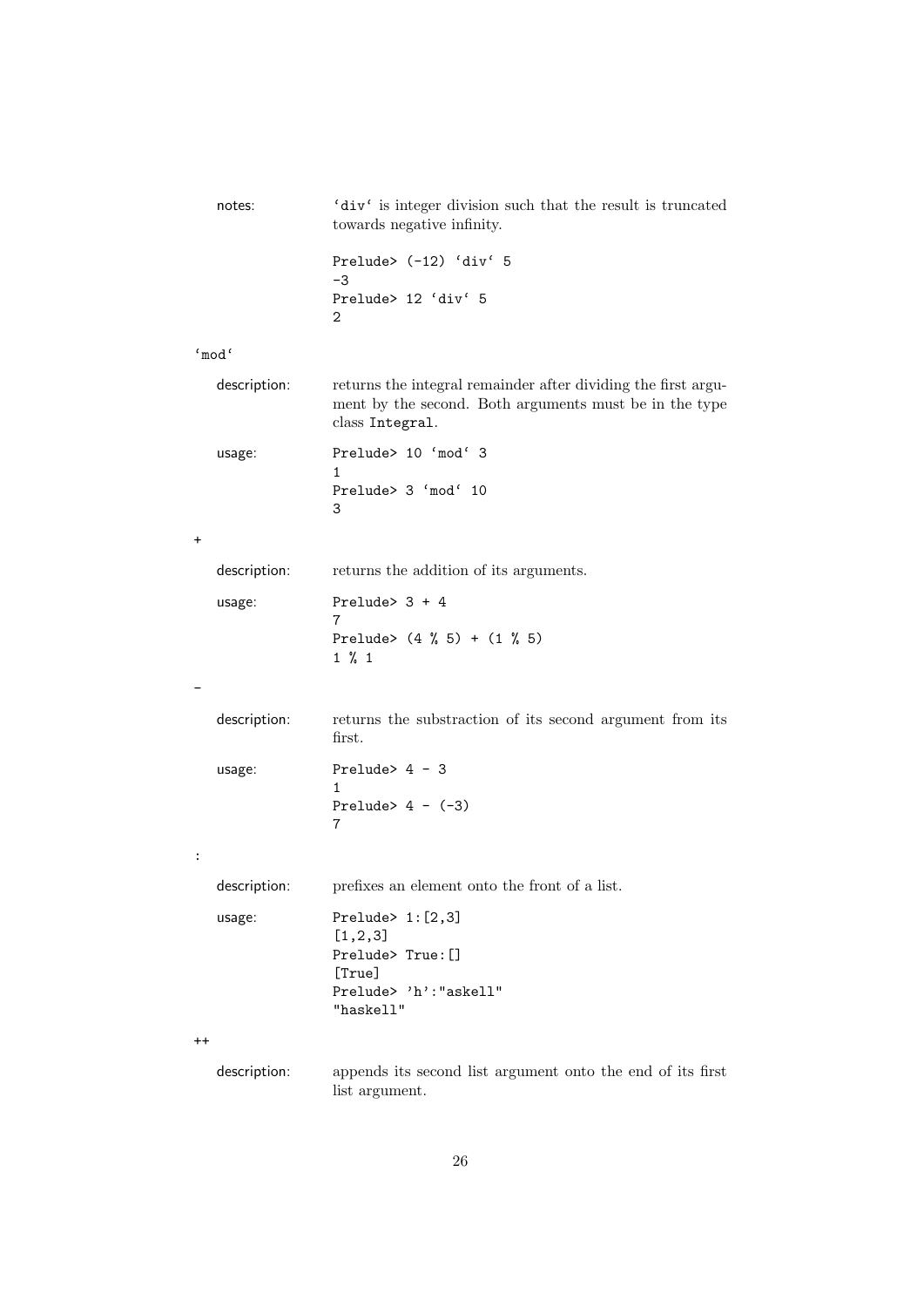|         | usage:       | Prelude> $[1,2,3]$ ++ $[4,5,6]$<br>[1, 2, 3, 4, 5, 6]<br>Prelude> "foo " ++ "was" ++ " here"<br>"foo was here"                                                                                  |
|---------|--------------|-------------------------------------------------------------------------------------------------------------------------------------------------------------------------------------------------|
| $/$ =   |              |                                                                                                                                                                                                 |
|         | description: | is True if its first argument is not equal to its second ar-<br>gument, and False otherwise. Equality is defined by the<br>$=$ operator. Both of its arguments must be in the Eq type<br>class. |
|         | usage:       | Prelude> $3$ /= 4<br>True<br>Prelude> $[1,2,3]$ /= $[1,2,3]$<br>False                                                                                                                           |
| $==$    |              |                                                                                                                                                                                                 |
|         | description: | is True if its first argument is equal to its second argu-<br>ment, and False otherwise. Equality is defined by the ==<br>operator. Both of its arguments must be in the Eq.                    |
|         | usage:       | Prelude> $3 == 4$<br>False<br>Prelude> $[1,2,3] == [1,2,3]$<br>True                                                                                                                             |
| $\,<\,$ |              |                                                                                                                                                                                                 |
|         | description: | returns True if its first argument is strictly less than its<br>second argument, and False otherwise. Both arguments<br>must be in the type class Ord.                                          |
|         | usage:       | Prelude > $1 < 2$<br>True<br>Prelude> 'a' $\langle$ 'z'<br>True<br>Prelude> True < False<br>False                                                                                               |
|         |              |                                                                                                                                                                                                 |
|         | description: | returns True if its first argument is less than or equal to its<br>second argument, and False otherwise. Both arguments<br>must be in the type class Ord.                                       |
|         | usage:       | Prelude> $3 \leq 4$<br>True<br>Prelude> $4 \leq 4$<br>True<br>Prelude> $5 \leq 4$<br>False                                                                                                      |

>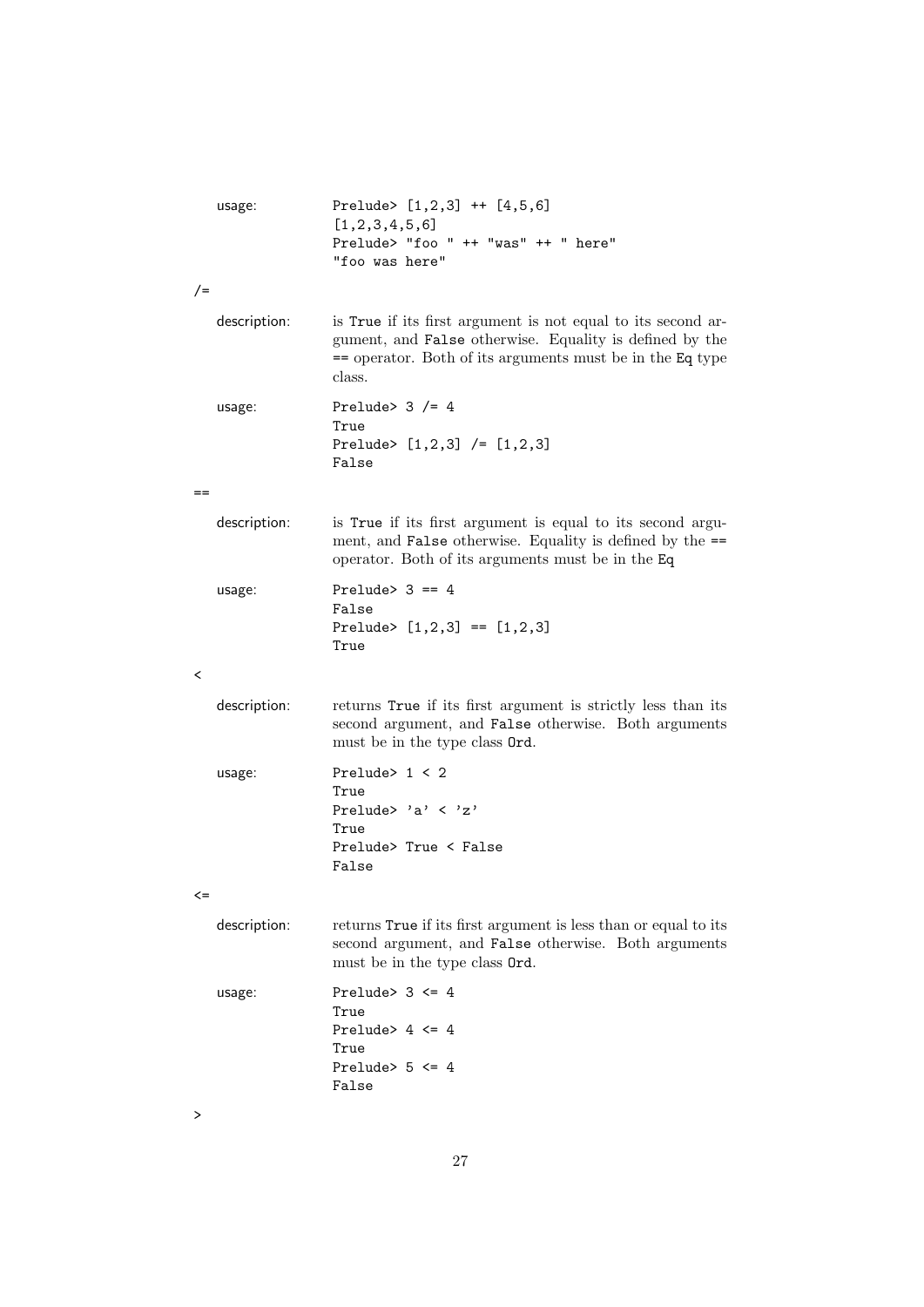#### description:

usage: returns True if its first argument is strictly greater than its second argument, and False otherwise. Both arguments must be in the type class Ord.

```
Prelude> 2 > 1
True
Prelude> 'a' > 'z'
False
Prelude> True > False
True
```
 $>=$ 

description:

| usage: | returns True if its first argument is greater than or equal to  |
|--------|-----------------------------------------------------------------|
|        | its second argument, and <b>False</b> otherwise. Both arguments |
|        | must be in the type class <b>Ord</b> .                          |

Prelude> 4 >= 3 True Prelude> 4 >= 4 True Prelude> 4 >= 5 False

False

#### 'elem'

| description: | returns True if its first argument is an element of the list<br>as its second argument, and <b>False</b> otherwise. |
|--------------|---------------------------------------------------------------------------------------------------------------------|
| usage:       | Prelude> $3$ 'elem' $[1,2,3]$<br>True                                                                               |
|              | Prelude > $4$ 'elem' $[1,2,3]$                                                                                      |

#### 'notElem'

| description: | returns True if its first argument is not an element of the<br>list as its second argument. |
|--------------|---------------------------------------------------------------------------------------------|
| usage:       | Prelude > $3$ 'notElem' $[1,2,3]$<br>False                                                  |
|              | Prelude> 4 'notElem' [1,2,3]<br>True                                                        |

#### &&

description: returns the logical conjunction of its two boolean arguments.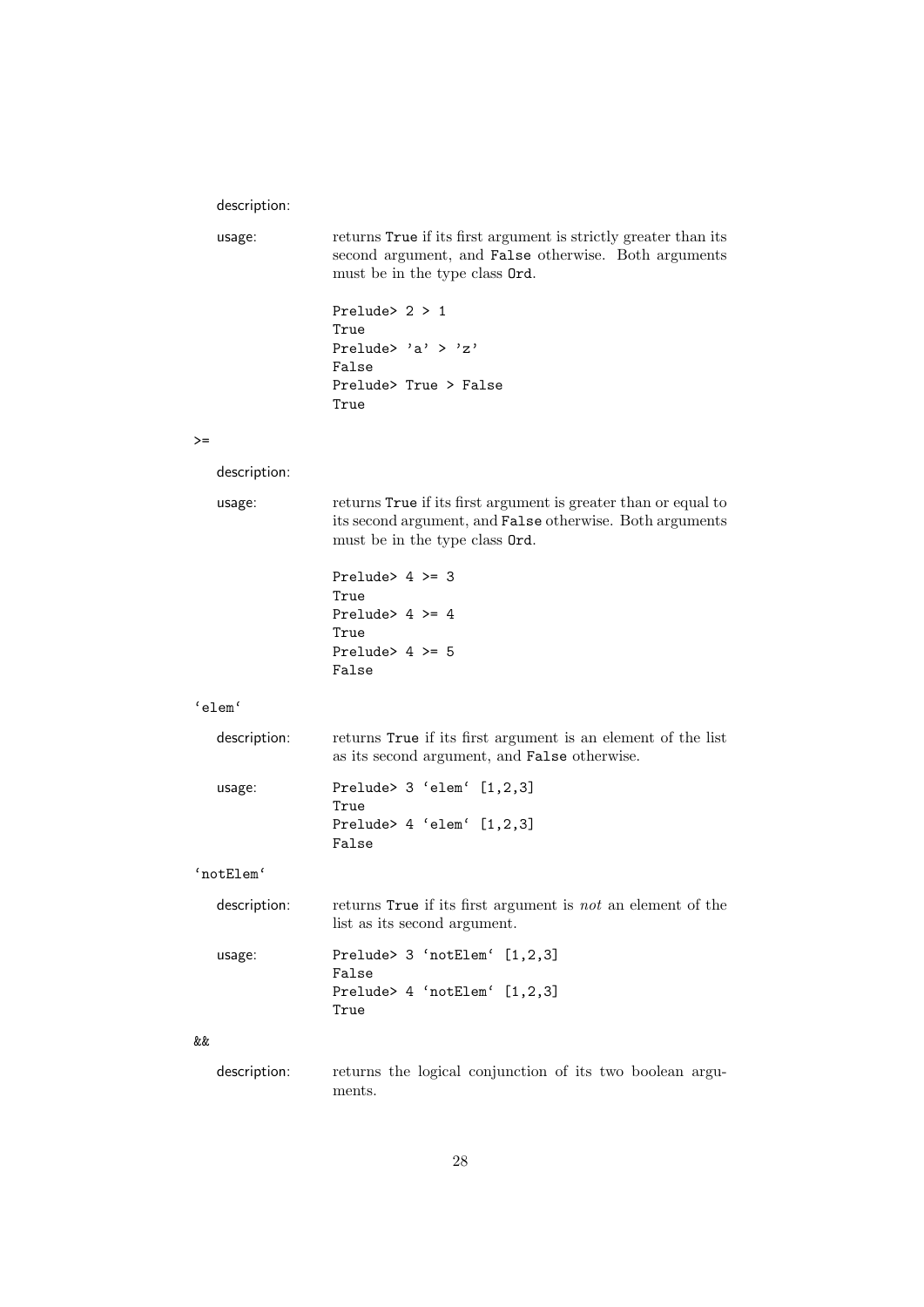| usage:       | Prelude> True && True<br>True                                                    |
|--------------|----------------------------------------------------------------------------------|
|              | Prelude> $(3 \lt 4)$ & $(4 \lt 5)$ & False<br>False                              |
| $\perp$      |                                                                                  |
| description: | returns the logical disjunction of its two boolean argu-<br>ments.               |
| usage:       | Prelude> True    False<br>True<br>Prelude> $(3 < 4)$   $(4 > 5)$   False<br>True |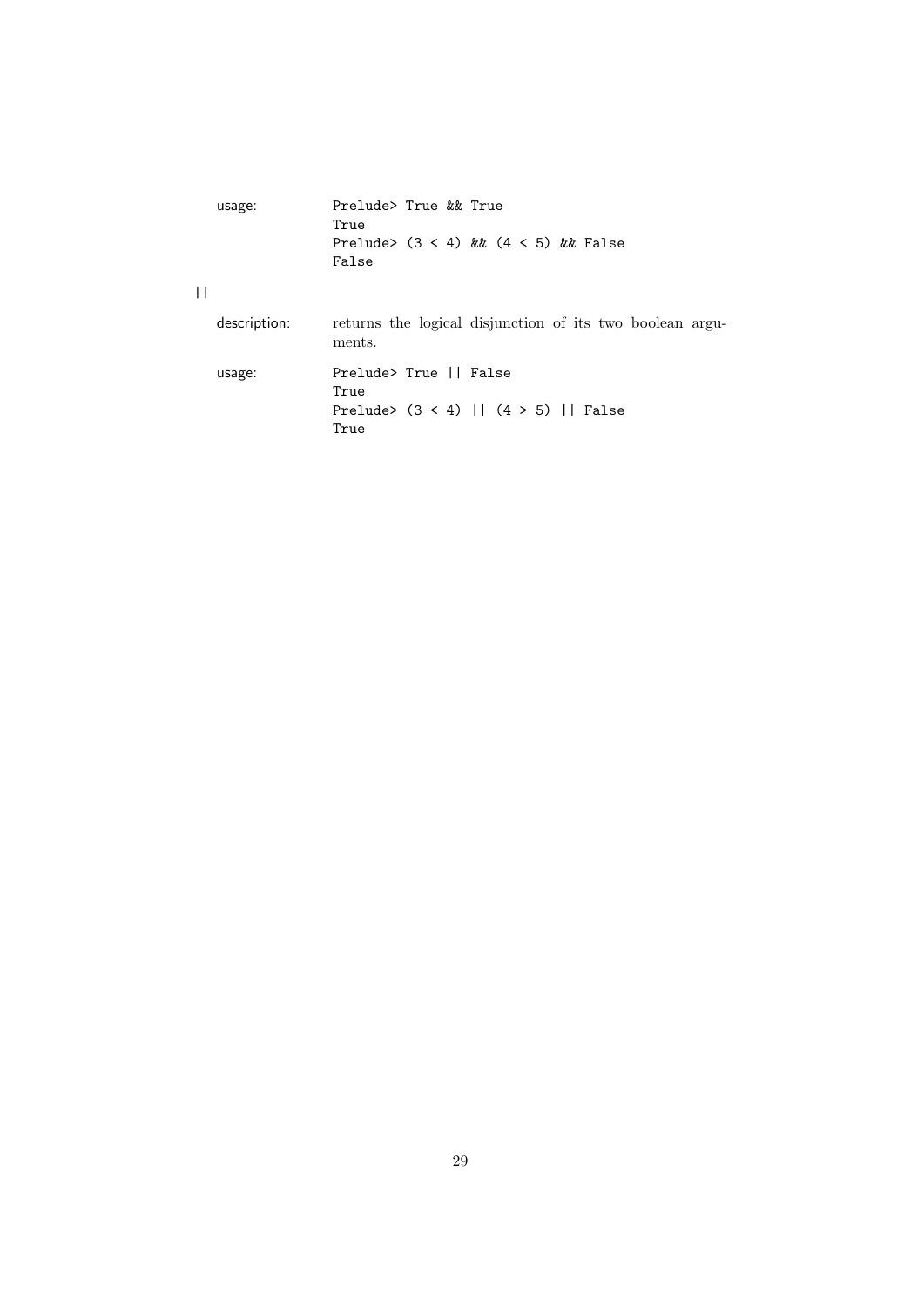## 1.4 Type Classes from the Haskell Prelude Eq

| description: | Types which are instances of this class have equality defined<br>upon them. This means that all elements of such types can<br>be compared for equality.                                                                                                                 |
|--------------|-------------------------------------------------------------------------------------------------------------------------------------------------------------------------------------------------------------------------------------------------------------------------|
| instances:   | • All Prelude types except 10 and functions.                                                                                                                                                                                                                            |
| notes:       | Functions which use the equality operators $(==, /=)$ or the<br>functions elem or notElem will often be subject to the Eq<br>type class, thus requiring the constraint Eq $a \Rightarrow$ in the<br>type signature for that function.                                   |
| Ord          |                                                                                                                                                                                                                                                                         |
| description: | Types which are instances of this class have a complete<br>ordering defined upon them.                                                                                                                                                                                  |
| instances:   | • All Prelude types except 10, functions, and IOError.                                                                                                                                                                                                                  |
| notes:       | Functions which use the comparison operators $(\ge, \le, \ge)$ ,<br><=), or the functions max, min, maximum or minimum will<br>often be subject to the Ord type class, thus requiring the<br>constraint $0$ rd $a \Rightarrow$ in the type signature for that function. |
| Enum         |                                                                                                                                                                                                                                                                         |
| description: | Types which are instances of this class can be enumerated.<br>This means that all elements of such types have a mapping<br>to a unique integer, thus the elements of the type must be<br>sequentially ordered.                                                          |
| instances:   | $\bullet$ Bool                                                                                                                                                                                                                                                          |
|              | $\bullet$ Char                                                                                                                                                                                                                                                          |
|              | $\bullet$ Int                                                                                                                                                                                                                                                           |
|              | • Integer                                                                                                                                                                                                                                                               |
|              | $\bullet$ Float                                                                                                                                                                                                                                                         |
|              | • Double                                                                                                                                                                                                                                                                |
| notes:       | Functions which use dot-dot notation (eg $[1,3, \ldots, y]$ ) in<br>list comprehensions will often be subject to the Enum type<br>class, thus requiring the constraint $\text{Enum } a \Rightarrow in \text{ the type}$<br>signature for that function.                 |
| Show         |                                                                                                                                                                                                                                                                         |
| description: | Types which are instances of this class have a printable<br>representation. This means that all elements of such types<br>can be given as arguments to the function show.                                                                                               |
| instances:   | • All Prelude types.                                                                                                                                                                                                                                                    |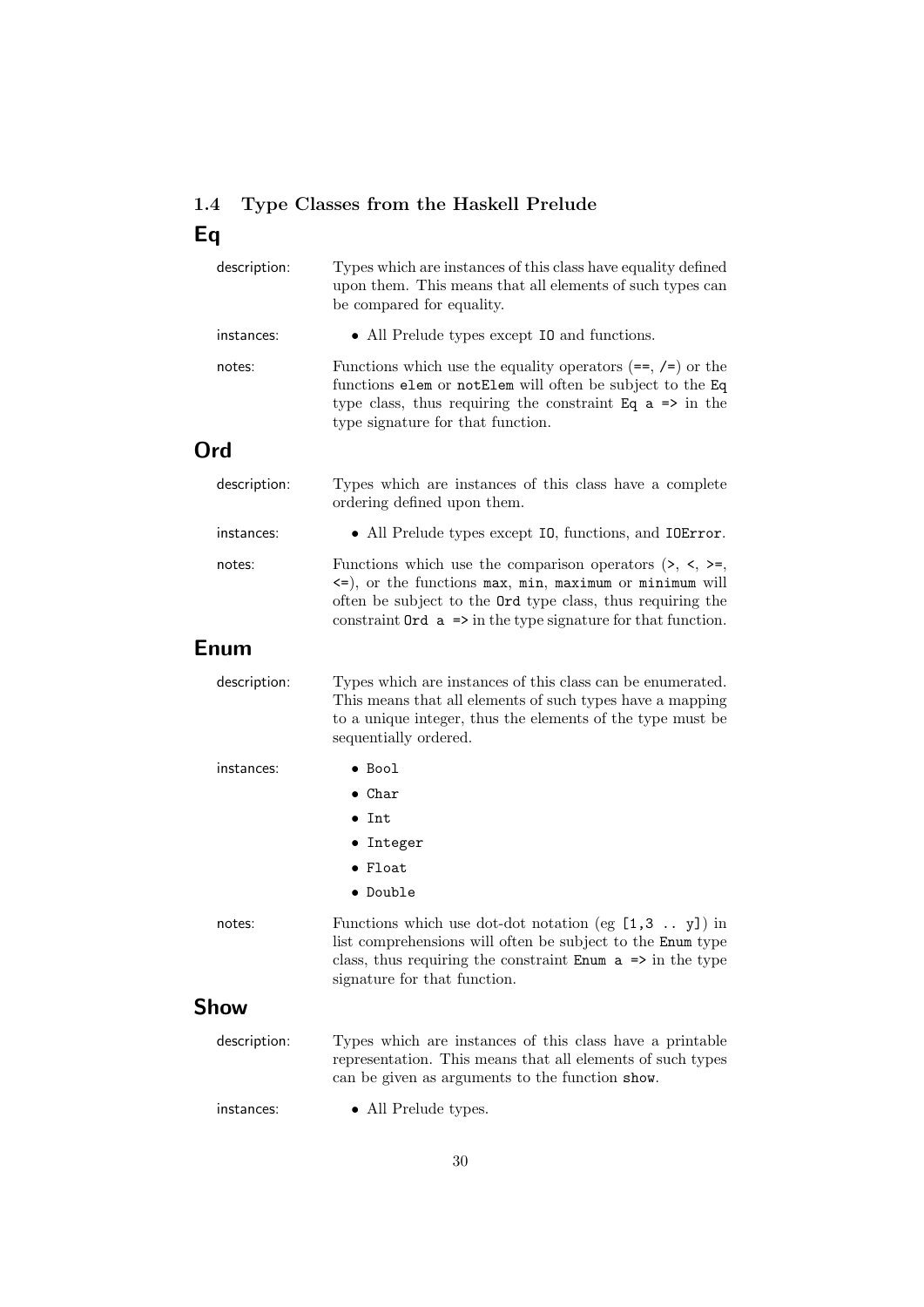| notes:            | Functions which use the function show will often be subject<br>to the Show type class, thus requiring the constraint Show<br>$a \Rightarrow$ in the type signature for that function.                                                                                                  |
|-------------------|----------------------------------------------------------------------------------------------------------------------------------------------------------------------------------------------------------------------------------------------------------------------------------------|
| <b>Read</b>       |                                                                                                                                                                                                                                                                                        |
| description:      | Types which are instances of this class allow a string rep-<br>resentation of all elements of the type to be converted to<br>the corresponding element.                                                                                                                                |
| instances:        | • All Prelude types except 10 and functions.                                                                                                                                                                                                                                           |
| notes:            | Functions which use the function read will often be subject<br>to the Read type class, thus requiring the constraint Read<br>$a \Rightarrow$ in the type signature for that function.                                                                                                  |
| <b>Num</b>        |                                                                                                                                                                                                                                                                                        |
| description:      | This is the parent class for all the numeric classes. Any type<br>which is an instance of this class must have basic numeric<br>operators (such as plus, minus and multiply) defined on<br>them, and must be able to be converted from an Int or<br>Integer to an element of the type. |
| instances:        | $\bullet$ Tnt.                                                                                                                                                                                                                                                                         |
|                   | • Integer                                                                                                                                                                                                                                                                              |
|                   | $\bullet$ Float                                                                                                                                                                                                                                                                        |
|                   | • Double                                                                                                                                                                                                                                                                               |
| notes:            | Functions which perform operations which are applicable to<br>all numeric types, but not to other non-numeric types will<br>often be subject to the Num type class, thus requiring the<br>constraint Num $a \Rightarrow$ in the type signature for that function.                      |
| Real              |                                                                                                                                                                                                                                                                                        |
| description:      | This class covers all the numeric types whose elements can<br>be expressed as a ratio.                                                                                                                                                                                                 |
| instances:        | $\bullet$ Int                                                                                                                                                                                                                                                                          |
|                   | Integer                                                                                                                                                                                                                                                                                |
|                   | Float                                                                                                                                                                                                                                                                                  |
|                   | Double                                                                                                                                                                                                                                                                                 |
| <b>Fractional</b> |                                                                                                                                                                                                                                                                                        |
| description:      | This class covers all the numeric types whose elements are<br>fractional. All such types must have division defined upon<br>them, they must have a reciprocal, and must be convertible<br>from rational numbers, and double precision floating point<br>numbers.                       |
| instances:        | Float                                                                                                                                                                                                                                                                                  |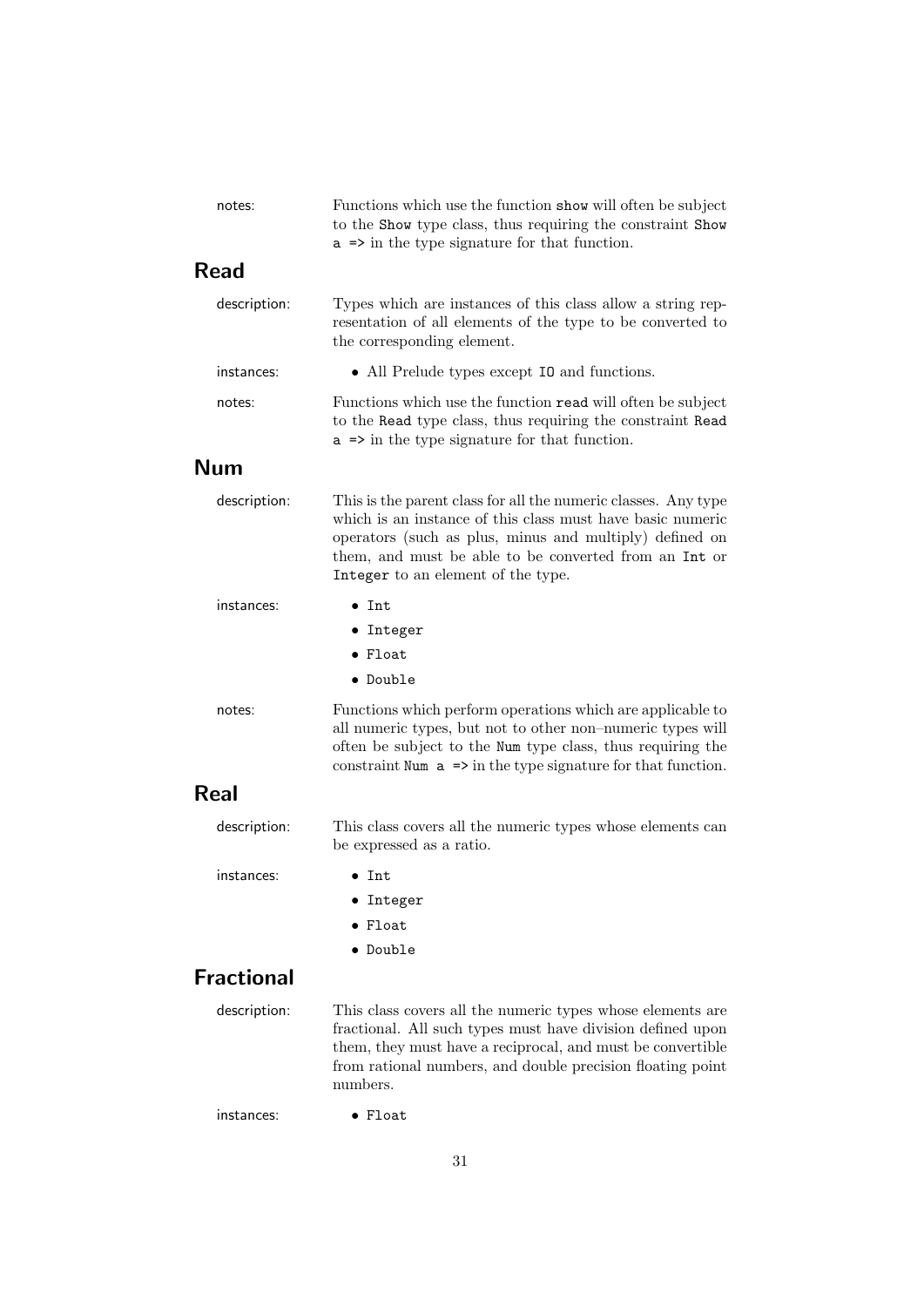|              | $\bullet$ Double                                                                                                                                                                                               |
|--------------|----------------------------------------------------------------------------------------------------------------------------------------------------------------------------------------------------------------|
| notes:       | Functions which use the division operator $($ ) will often be<br>subject to the Fractional type class, thus requiring the<br>constraint Fractional $a \Rightarrow$ in the type signature for that<br>function. |
| Integral     |                                                                                                                                                                                                                |
| description: | This class covers all the numeric types whose elements are<br>integral.                                                                                                                                        |
| instances:   | $\bullet$ Tnt.                                                                                                                                                                                                 |
|              | $\bullet$ Integer                                                                                                                                                                                              |

notes: Functions which use the operators div or mod will often be subject to the Integral type class, thus requiring the constraint Integral  $a \Rightarrow$  in the type signature for that function.

## Floating

| description: | This class covers all the numeric types whose elements are<br>floating point numbers.                                                                                                                                                           |
|--------------|-------------------------------------------------------------------------------------------------------------------------------------------------------------------------------------------------------------------------------------------------|
| instances:   | $\bullet$ Float<br>• Double                                                                                                                                                                                                                     |
| notes:       | Functions which use the constant pi or the functions exp.<br>log, sqrt, sin, cos or tan will often be subject to the<br>Floating type class, thus requiring the constraint Floating<br>$a \Rightarrow$ in the type signature for that function. |

### 1.5 The Haskell Prelude Class hierarchy

Figure ?? illustrates a sample of the type class hierarchy from the Haskell Prelude. Arrows in the diagram represent the ordering of classes in the hierarchy. For example, for a type to be in the class Ord it must also be in the class Eq. Note that the class Read is separate from the rest of the hierarchy.